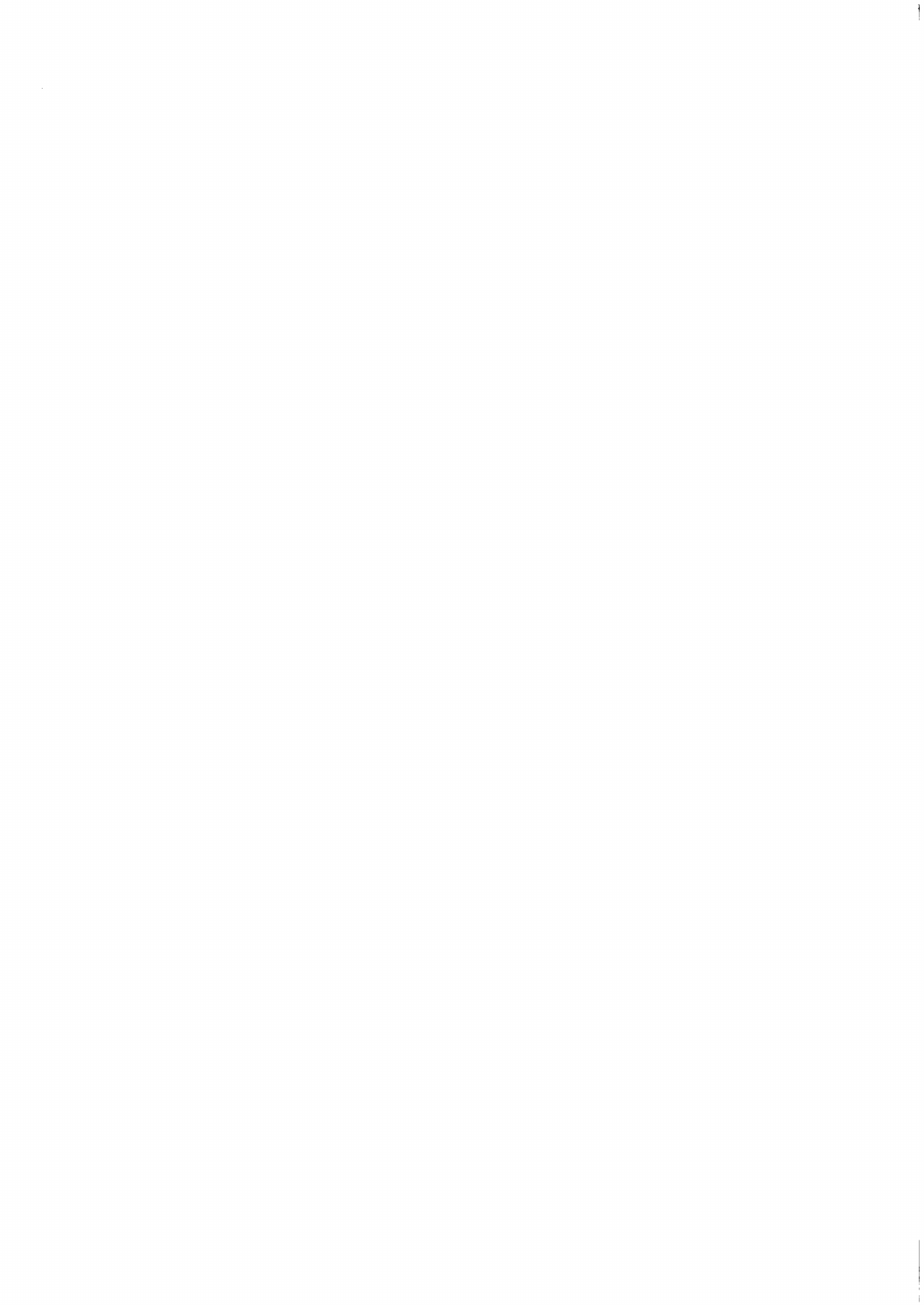# Some Recent Developments in the Theory and Computation of Linear Control Problems\*

John L. Casti

## Abstract

Recent analysis and computational results for the solution of linear dynamics-quadratic cost control processes are presented. It is shown that, if the number of system inputs and outputs is less than the number of state variables, a substantial reduction in computing effort may be achieved by utilizing the new equations, termed "generalized X-Y" functions over the standard matrix Riccati equation solution.

In addition to the basic X-Y equations, the paper also discusses the reduced algebraic equation for infininfinite-interval problems, infinite-dimensional problems, the discrete-time case, and Kalman filtering problems. Numerical experiments are also reported.

### I. Introduction

In the symbiosis that has existed between the calculus of variations and optimal control theory for the past few decades, a central role has been reserved for those variational problems whose Euler-Lagrange equations are linear. A great wealth of information concerning such problems has been obtained by the work of many mathematicians and control engineers. As a result of this effort, we now possess very explicit characterizations of the properties of the solutions of these problems, detailed existence and iniqueness theorems, sophisticated computational procedures for determining optimal trajectories and controls, and much more. In view of these successes, one might reasonably conjecture that the quadratic criteria-linear dynamics control/

<sup>\*</sup>Invited address presented at the Symposium on Calculus of Variations and Control Theory, Mathematics Research Center, University of Wisconsin, Madison, Wisconsin, USA, September 22-24, 1975.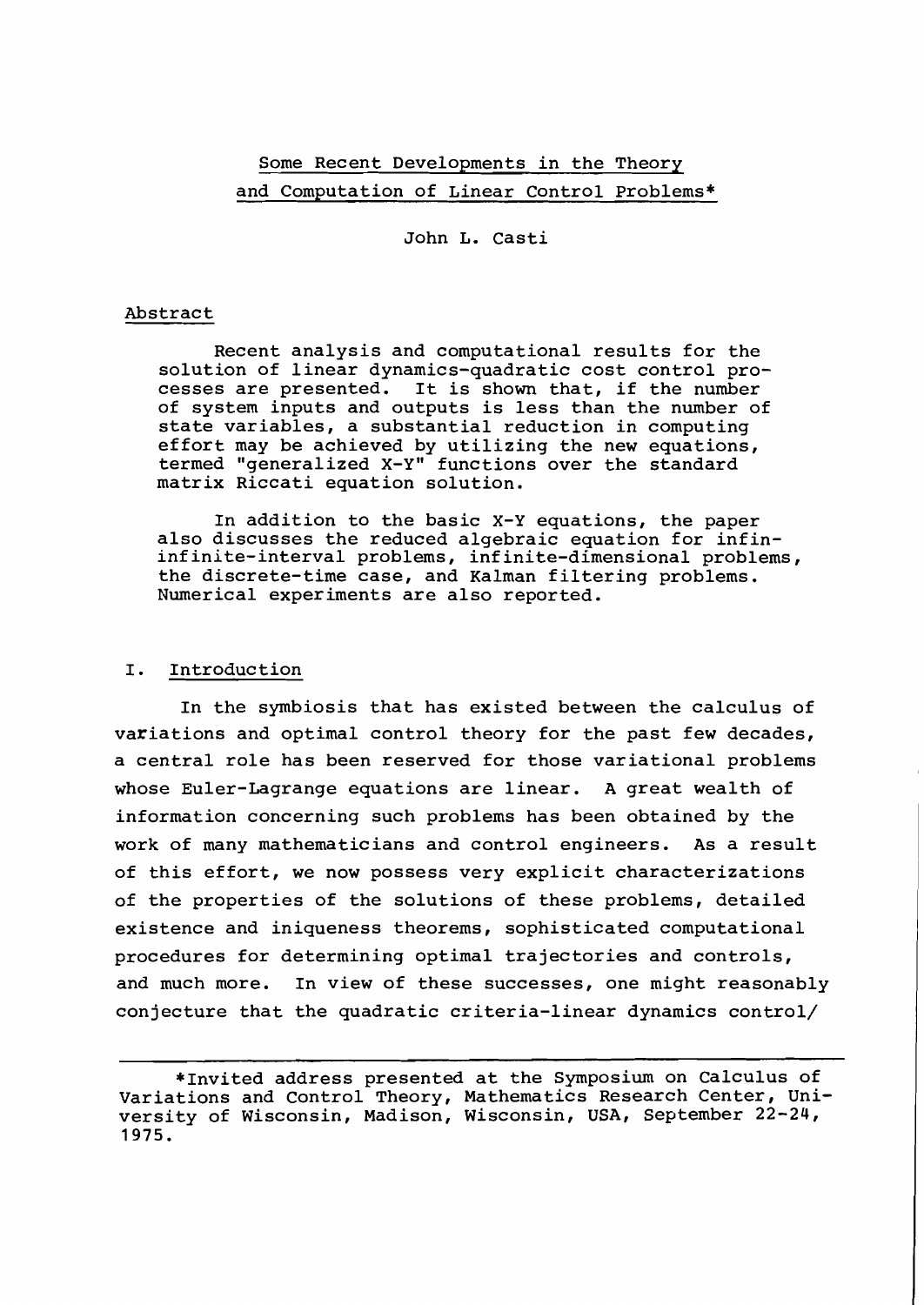variational problem has been successfully laid to rest and that no problems of any real mathematical substance remain, particularly for the subclass of constant coefficient systems. Our purpose in this report is to show that such a conjecture, reasonable as it appears at first glance, must be rejected on the basis of developments over the past few years and that many problems of surprising mathematical depth and practical importance remain in this most classical of variational problems.

We shall consider the problem of minimizing the integral

$$
J = \int_{t}^{T} [(x, Qx) + (x, Su) + (u, Ru)]ds + (x(T), Mx(T))
$$

over all piecewise continuous vector functions  $u(t)$ ,  $t \leq s \leq T$ . The functions x and u are n and m-dimensional vector functions, respectively, and. are assumed to be related by the linear differential system

$$
\frac{dx}{ds} = Fx + Gu , \qquad x(t) = c .
$$

Here Q, S, R, F, G, M are constant matrices of appropriate sizes. Usually, we shall require the definiteness assumptions M,  $Q > 0$ ,  $R$  > 0, although any equivalent conditions that ensure a unique minimizing u for all t *5* Twould serve our purposes equally well.

Utilizing either the Maximum Principle [I], dynamic programming [21, or other means, it is well known that the minimum value of **J** is characterized as

$$
J_{\min}(t) = (c, P(t)c) ,
$$

where P(t) is an n x n matrix satisfying the matrix Riccati differential equation

$$
\frac{-dP}{dt} = Q + PF + F'P - (PG + S)R^{-1}(PG + S)'
$$
 (P(f) = M)

The minimizing control function u\* (t) is given in feedback form as

$$
u^*(t) = R^{-1}(G'P(t) + S')x(t)
$$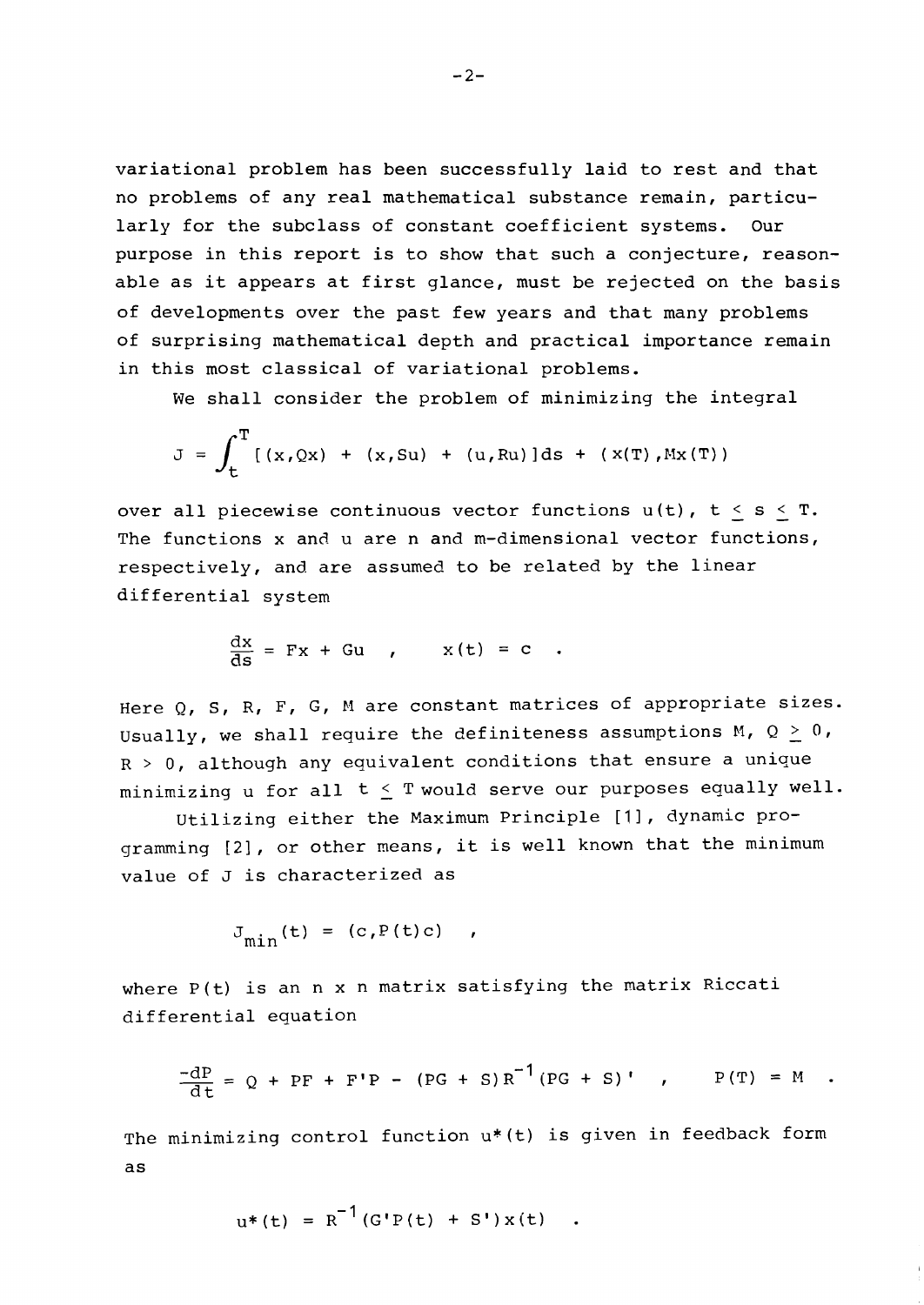Until recently, the basic mathematical features of our basic problem remained very much as outlined above with the principal advances being computational procedures designed to exploit sparseness in the system matrices, weak coupling in the dynamics, and so forth, most developments being of a somewhat ad hoc character. The classical paper by Kalman [3] gives a good account of the mathematical picture, while numerous articles in the **IEEE**  Transactions on Automatic Control, Automation and Remote Control, **SIAM** Control Journal, and other periodicals may be consulted for subsequent advances.

From a system-theoretic viewpoint, the state of affairs sketched above is somewhat puzzling since no explicit use is made of the concept of system inputs and outputs. Of course, this is not unexpected from a classical mathematical standpoint since work in the calculus of variations has never explicitly recognized the engineering notions of state, input, and output in its formulations and approaches to variational problems; however, control engineers have utilized the important conceptual advantages to be gained by explicitly distinguishing between inputs, outputs, and states for many years in their studies of feedback control systems.

To formulate the above variational problem in explicit input/output form, assume the systems output is a p-dimensional linear function of the state, i.e.

$$
y(t) = Hx(t) \quad ,
$$

where H is a p x n constant matrix. Further, suppose we desire to minimize the weighted sum of the p outputs and m inputs (controls)

$$
\overline{J} = \int_{t}^{T} [(y,\overline{Q}y) + (y,\overline{S}u) + (u,\overline{R}u)]ds + (y(T),\overline{M}y(T)).
$$

Then it is easy to see that the problem with criteria J is equivalent to the problem with criteria **3** under the identifications

 $Q = H^{\dagger} \overline{Q} H$ ,  $S = H^{\dagger} \overline{S}$ ,  $R = \overline{R}$ ,  $M = H^{\dagger} \overline{M}H$ .

 $-3-$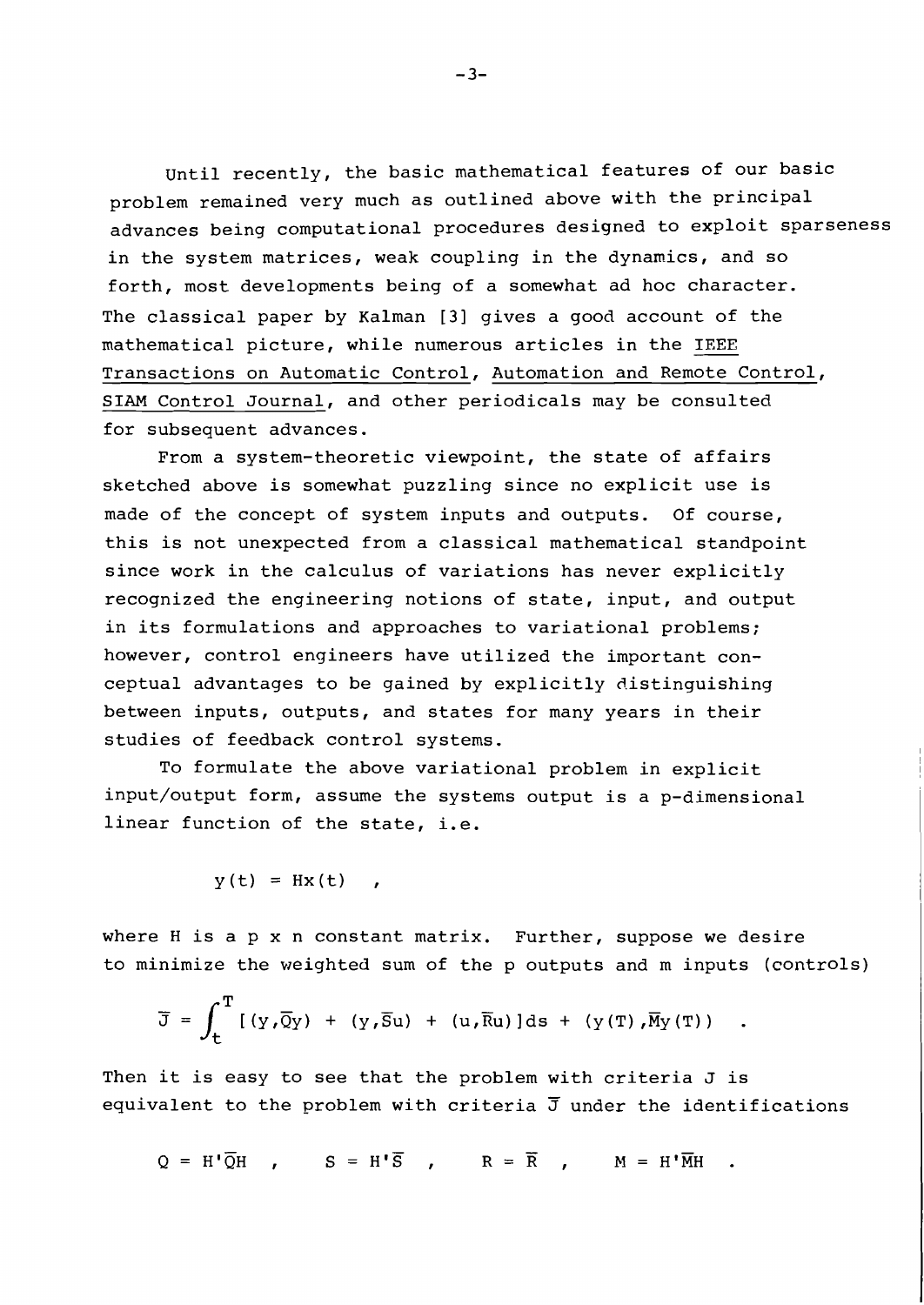Our principal aim in this paper is to exploit the situation in which the number of inputs and outputs is less than the dimension of the state space. We will show that in this situation, the optimal feedback control law may be characterized by a set of no more than  $n(p + m)$  ordinary differential equations of non-Riccati type, and that the new equations possess inherent analytic and computational features not present in the usual Riccati set-up. The original results of this type were obtained in [4] in the context of linear filtering, while the control theoretic versions were announced in [5]. In addition to the basic finite-interval results, we shall also present a new "steady-state" theorem characterizing the optimal infiniteinterval feedback law by means of a system of nm nonlinear algebraic equations, as contra ted with the  $n(n + 1)/2$  equations of the algebraic Riccati equation. Our presentation concludes with results of numerical experiments using the new equations, and a discussion of related topics such as optimal linear filtering, infinite dimensional problems, time-dependent systems, and discrete-time problems.

# 11. The Riccati Lemma

From the preceding discussion, it is clear that most of the useful information concerning the linear quadratic variational problem is present in the matrix Riccati equation for P. Our development will be based upon this fact and the following crucial lemma:

Riccati Lemma  $[6,7]$ : Let  $\mathbb{I}$  (t) be the solution of the matrix Riccati differential equation

 $\frac{dI}{dt} = A + BII + IC + IDII$  ,  $I(a) = F$  ,

where  $A$ ,  $B$ ,  $C$ ,  $D$ ,  $F$  are constant  $n \times n$  matrices. Further, assume

i) rank  $Z (= A + BF + FC + FDF) = p$ ,

$$
i i)
$$
 rank D = r ,

 $-4-$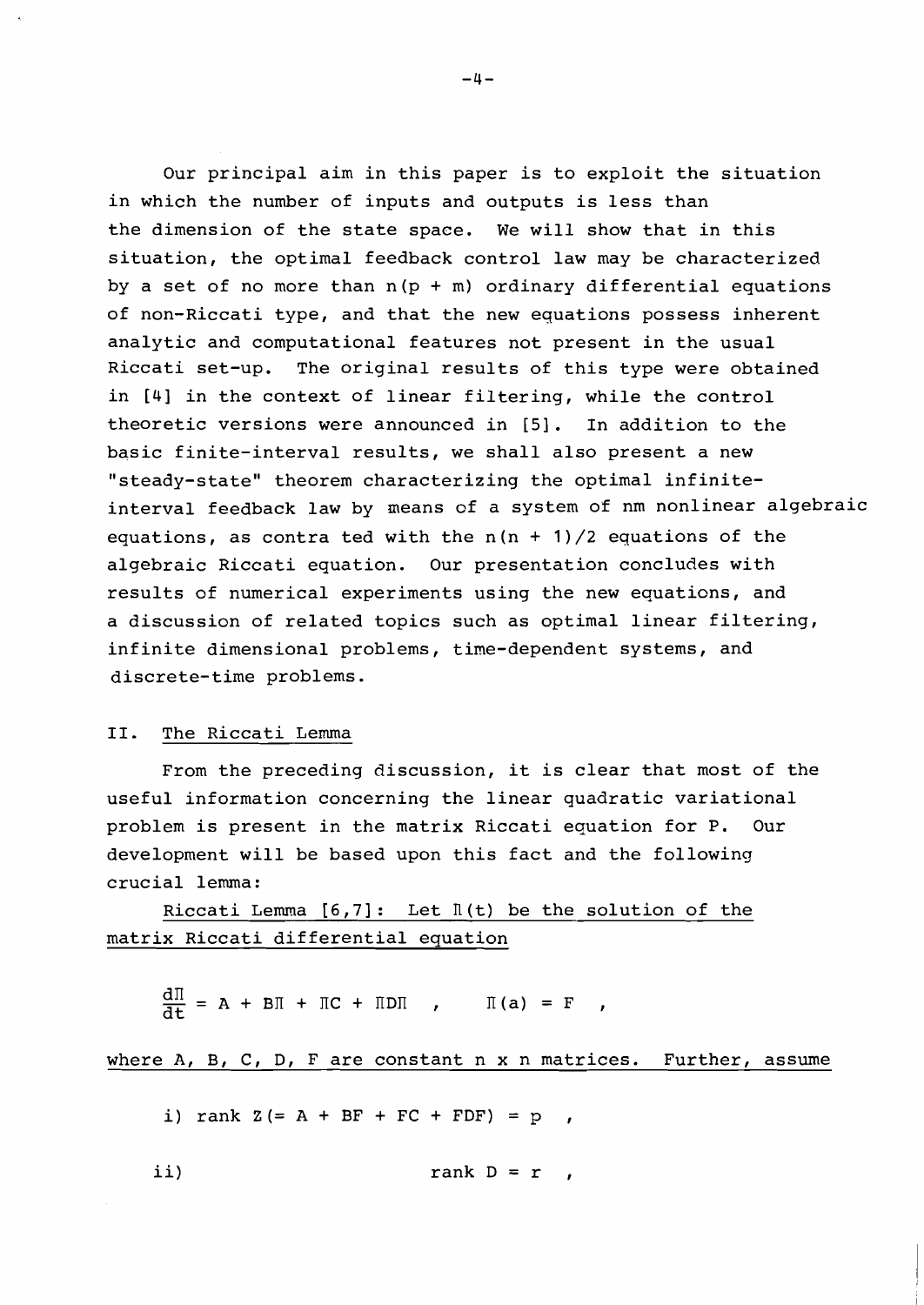and that Z and D are factored as

$$
z = z_1 z_2 , \qquad D = GH ,
$$

with  $Z_1$ ,  $Z_2$ , G, H being constant matrices of sizes n x p, p x n, n x r, r x n, respectively. Then  $\mathbb{I}$  (t) admits the representation

$$
B\Pi(t) + \Pi(t)C = L_1(t)L_2(t) - K_1(t)K_2(t) - A,
$$

where  $L_1$ ,  $L_2$ ,  $K_1$ ,  $K_2$  satisfy the initial-value system

$$
\frac{dL_1}{dt} = [B + K_1(t)H]L_1(t) , \t L_1(a) = Z_1 ,
$$
  
\n
$$
\frac{dL_2}{dt} = L_2(t) [C + GK_2(t)] , \t L_2(a) = Z_2 ,
$$
  
\n
$$
\frac{dK_1}{dt} = L_1(t)L_2(t)G , \t K_1(a) = FG ,
$$
  
\n
$$
\frac{dK_2}{dt} = HL_1(t)L_2(t) , \t K_2(a) = HF .
$$

The proof of this lemma follows by differentiating  $\mathbb{I}(\mathsf{t})$ , and using the properties of linear matrix equations. Full details may be found in [6,7].

The importance of the Riccati lemma for practical problems resides in the following two facts:

1) The system of equations for  $L_1$ ,  $L_2$ ,  $K_1$ ,  $K_2$  represents  $2n(p + r)$  equations with known initial conditions. Thus, if  $p + r < n/2$ , there are fewer equations than in the matrix Riccati equation for  $\mathbb{I}$  (t);

2) in the proof of the lemma, the definitions

$$
\frac{d\pi}{dt} = L_1(t)L_2(t)
$$
  

$$
K_1(t) = \pi(t)G
$$
  

$$
K_2(t) = H\pi(t)
$$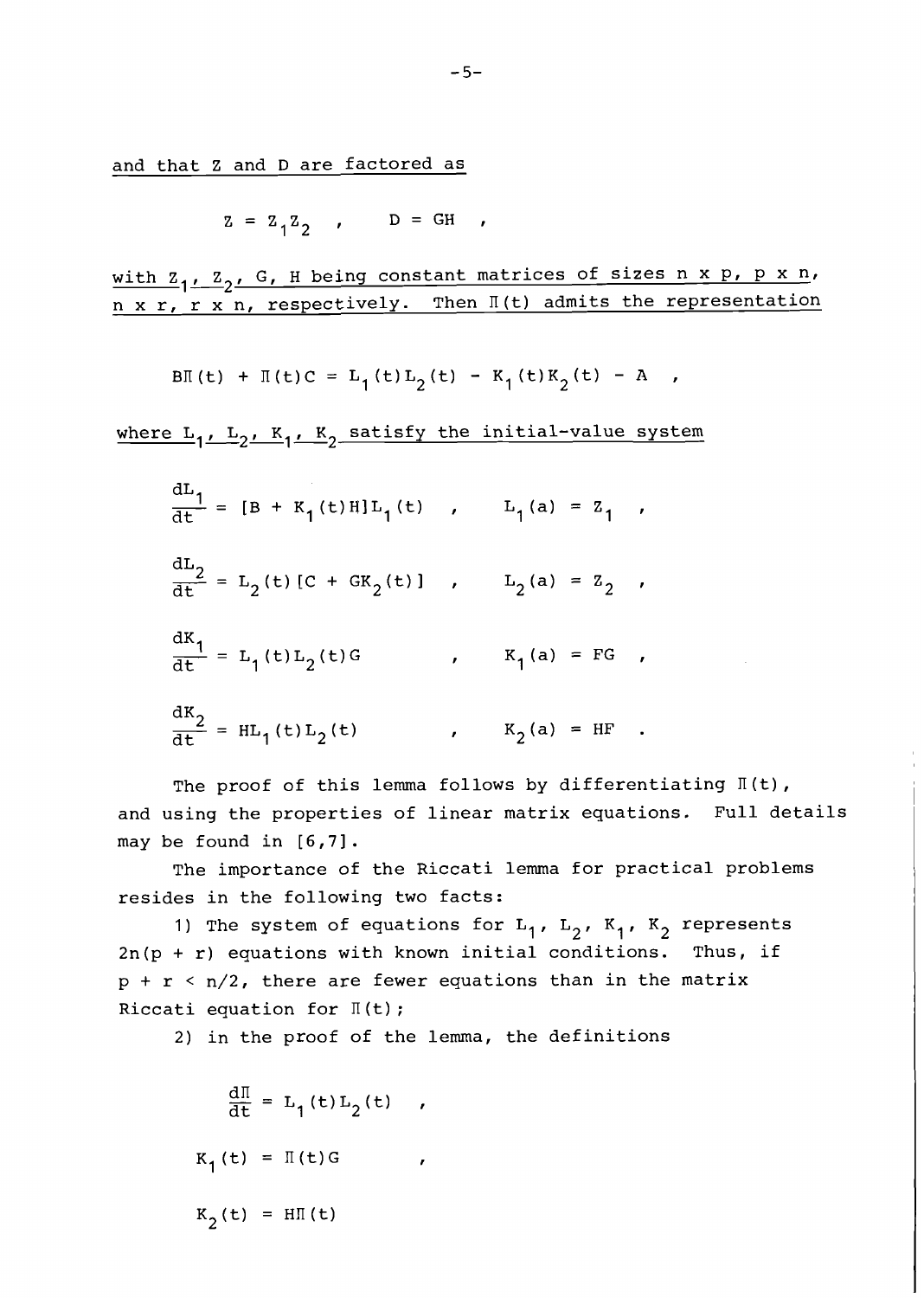are used. This is of paramount importance since in almost all practical problems what is desired is not the solution of the Riccati equation itself, but rather a linear functional of the solutions (compare the expression for the optimal feedback gain above). In fact, what is usually required is precisely the function  $K_1(t)$  (or  $K_2(t)$ ). Thus, the  $L - K$  system enables us to calculate directly the relevant physical quantity, totally bypassing the usual Riccati equations.

Before passing on to the specific case of the linearquadratic control problem, a few supplementary remarks concerning the Riccati lemma are in order:

i) if the symmetry conditions

 $A = A'$  ,  $B = C'$  ,  $D = D'$  ,  $F = F'$ 

are satisfied, one can easily show that

 $L_1 = L_2'$ ,  $K_1 = K_2'$ .

Thus, the  $L - K$  system is reduced to  $n(p + r)$  equations in this case;

ii) in the event  $\mathbb{I}(\mathsf{t})$  exists over the semi-infinite interval (0,  $\infty$ ), the standard approach to determine II ( $\infty$ ) is to set  $\frac{dI}{dt} = 0$ and solve the resulting algebraic Riccati equation. However, the same technique fails for the L - **K** system since the equations for  $K_1$  and  $K_2$  do not contain  $L_1$  or  $L_2$ ;

iii) the functions  $L_1$ ,  $L_2$ ,  $K_1$ ,  $K_2$  are substantial generalizations of the X and Y functions introduced into radiative transfer by Ambartsumian and Chandrasekhar in the 1940's [8,9]. For this reason, they have been termed "generalized X-Y functions"  $[6]$  or "Chandrasekhar-type algorithms"  $[7]$  in the recent literature on this problem;

iv) unless F is of special structure (as it is in radiative transfer, for example, where F is diagonal) the representation formula of the lemma, while of some theoretical interest, is only of practical value for computing  $\P$ (t) itself if the solution is desired at only a small number of values of t. However, as just remarked, in most practical cases what is desired is not II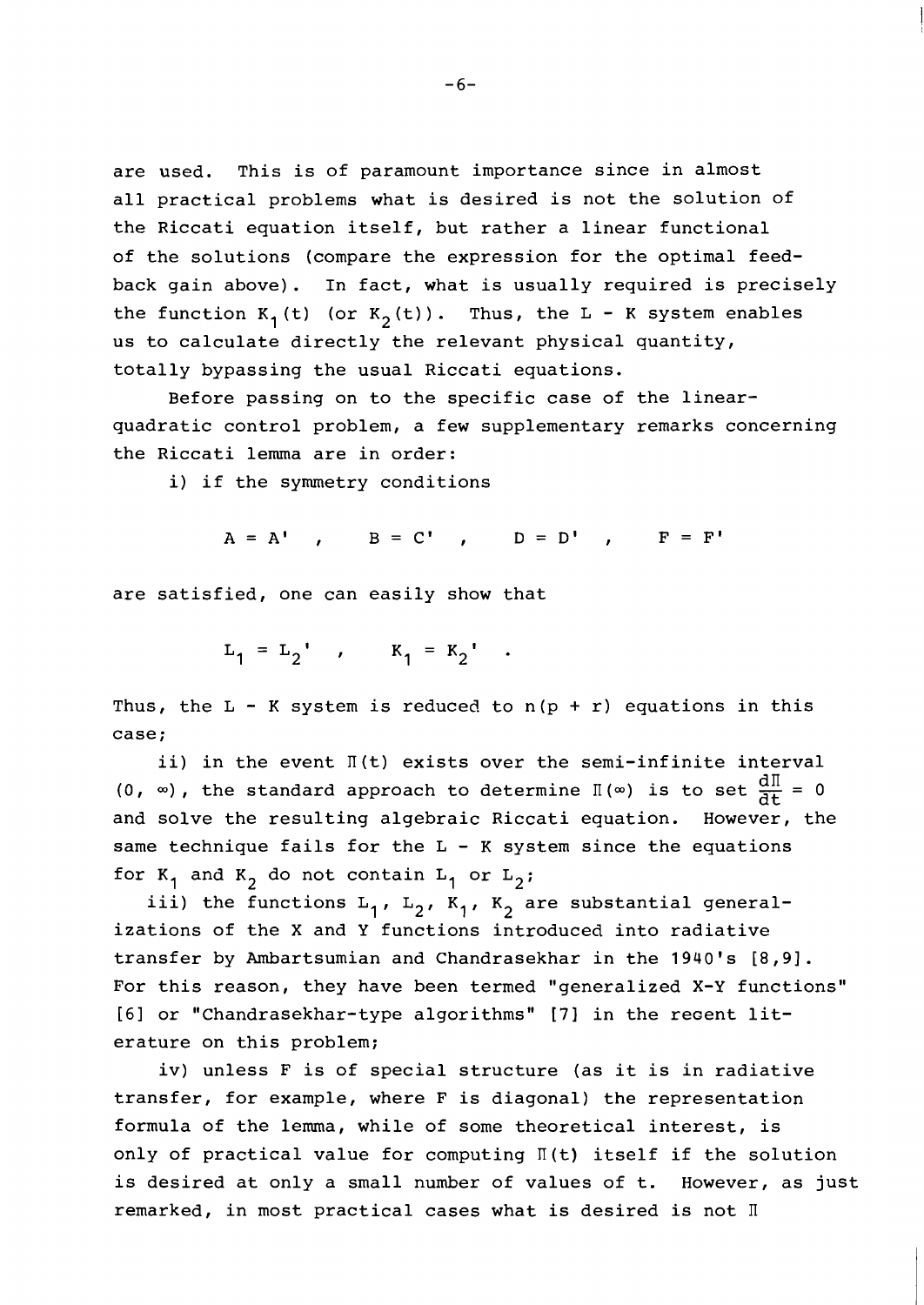but a functional of  $\mathbb{I}$ , with  $\mathbb{I}$  (t) itself being needed at only one, or a small number of t values.

# **111.** Generalized X-Y Functions in Control Theory

We now return to the control problem posed in section I and apply the Riccati lemma to obtain an appropriate L - K system. The relevant Riccati equation here is

$$
\frac{-\mathrm{dP}}{\mathrm{d}t} = H' \overline{Q}H + PF + F'P - (PG + H'\overline{S})R^{-1}(PG + H'\overline{S})'
$$

 $P(t) = H' \overline{M}H$ .

We may apply the Riccati lemma to the above equation by making the identification of quantities

| Riccati Lemma | Control Problem                                                                               |
|---------------|-----------------------------------------------------------------------------------------------|
| A             | $H' (\overline{S}R^{-1}\overline{S}' - Q)H$                                                   |
| в             | $H' \overline{S}R^{-1}G' - F'$                                                                |
| $\mathsf{C}$  | $GR^{-1}\overline{S}H - F$                                                                    |
| D             | $GR^{-1}G$ '                                                                                  |
| F             | $H^{\bullet}$ $\overline{M}$ $H$                                                              |
| z             | $H' [\bar{S}R^{-1}\bar{S}' - Q + \bar{M}HGR^{-1}\bar{S}' + \bar{S}R^{-1}G'H'\bar{M}]$         |
|               | + $\overline{M} H G R^{-1} G' H' \overline{M} H - H' \overline{M} H F - F' H' \overline{M} H$ |
|               |                                                                                               |

Since the symmetry conditions of remark i) are satisfied, we have  $L_1 = L_2'$  and  $K_1 = K_2'$ . Thus, the appropriate  $L - K$  system for the control process is

$$
\frac{dL}{dt} = [H' \overline{S}R^{-1}G' - F' + K'(t)R^{-1/2}G']L(t) , L(T) = Z^{1/2} ,
$$
  
\n
$$
\frac{dK}{dt} = R^{-1/2}G'L(t)L'(t) , K(t) = R^{-1/2}G'H'\overline{M}H
$$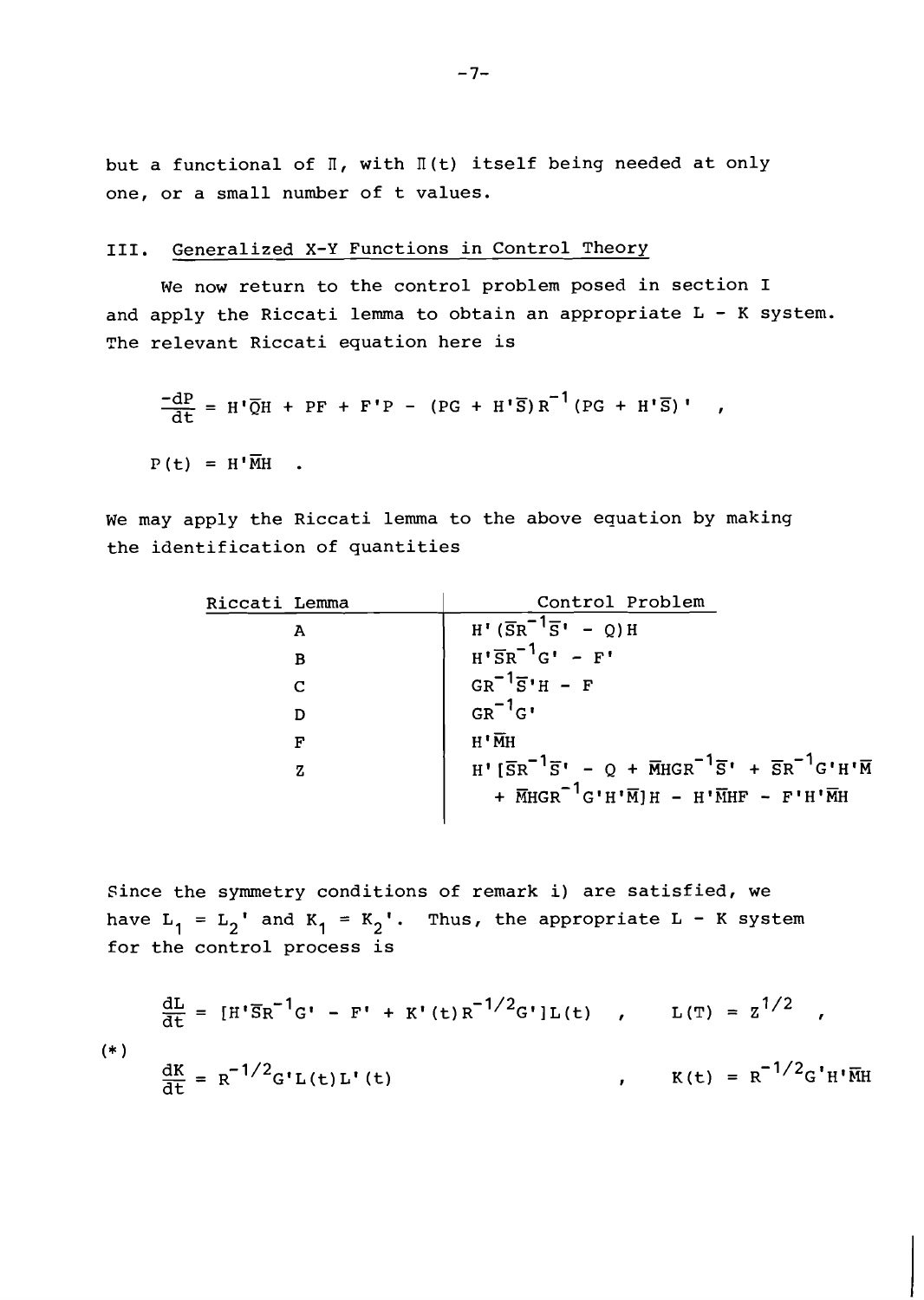Here we have made use of the definition  $K(t) = R^{-1/2}G'P(t)$ . Thus, the optimal feedback law u\*(t) is given by

$$
u^{*}(t) = - [R^{-1/2}K(t) + R^{-1}\overline{S}^{\dagger}H]x(t) .
$$

Again, several comments are called for:

i) elementary properties of rank show that rank  $Z \leq 3p$ <br>and, if  $\overline{M} = 0$ , rank  $Z = p$ . Also, rank  $GR^{-1}G' < m$ . Thus, the <sup>L</sup>- **1:** system **(\*t)** represents, at most, n(3p + m) equations suitable for computing the basic feedback quantiy K(t). If  $3p + m < (n + 1)/2$ , this is a fewer number of equations than in the usual Riccati equation. Thus, we see how the number of inputs and outputs to the dynamical system directly, and possibly dramatically, enter into the complexity of the mathematical equations describing its requlation. The  $L - K$  system confirms ones intuitive feeling that a system with only a small number of input and output channels should be "easier" to deal with than a system possessing a richer set of possibilities for interaction with the external world;<br>ii) in the frequently occurring case R = I,  $\overline{S}$  = 0, the

function K(t) becomes exactly the optimal feedback gain function and, in any case, we always have the inportant relation

$$
\frac{\mathrm{d}P}{\mathrm{d}t} = L(t)L'(t)
$$

which may be used to calculate  $P(t)$  by quadrature for a fixed value of t, i.e.

$$
P(t) = \int_{t}^{T} L(s) L'(s) ds + H'\overline{M}H
$$

as an alternative to inverting the representation formula of the Riccati lemma.

To demonstrate the utility of the  $L - K$  system in practice, several comparative numerical experiments were performed, calculating the optimal feedback gain by the  $L - K$  system and by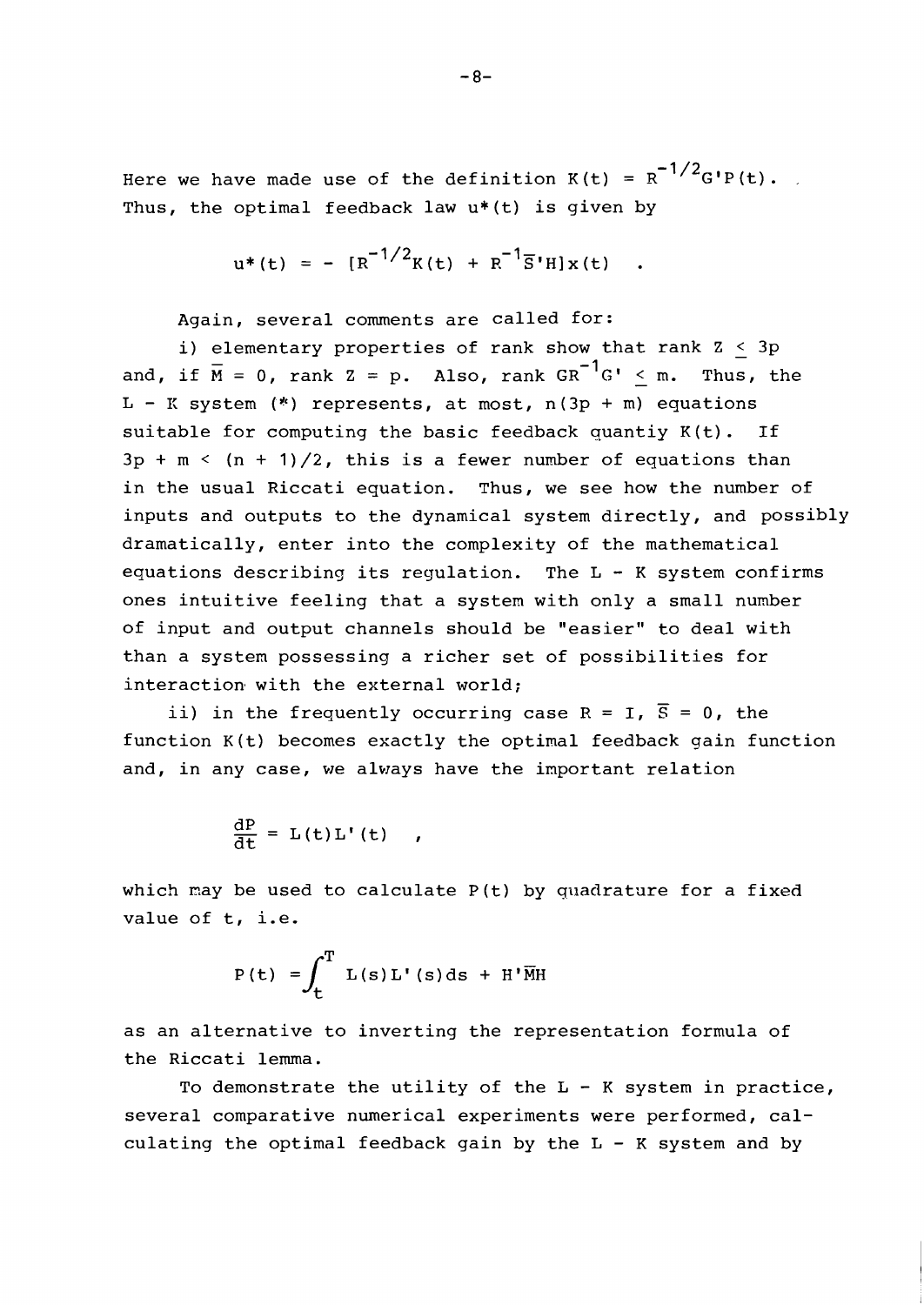the standard Riccati equation. In all experiments, the matrices  $\overline{S} = 0$ ,  $R = I$ ,  $\overline{M} = 0$ . Thus, the critical matrix  $Z = -0$ . In  $\overline{S} = 0$ ,  $R = I$ ,  $\overline{M} = 0$ . Thus, the critical matrix  $Z = -Q$ . the first set of experiments the matrices F and **G** were chosen in the forms

$$
F = \begin{bmatrix} 0 & 1 & 0 & \cdots & 0 \\ 0 & 0 & 1 & \cdots & 0 \\ \vdots & \vdots & \vdots & \ddots & \vdots \\ 0 & 0 & 0 & \cdots & 1 \\ -a_{n} & -a_{n-1} & -a_{n-2} & \cdots & -a_{1} \end{bmatrix}, \quad G = \begin{bmatrix} 0 \\ 0 \\ \vdots \\ 0 \\ 1 \end{bmatrix}
$$

so that F is completely specified by its characteristic values. Furthermore, it was assumed that Q was a rank one matrix  $Q = (iq)(iq)$ , where q had entries chosen randomly. The experiments consisted in integrating both the Riccati and the  $L - K$ systems over the interval [0,1] to a prescribed degree of accuracy using both variable-and fixed-step size integration procedures. Various systems of state dimensions  $n = 4$ , 8, and 16 were investigated. The variable step method was the **GBS**  extrapolation procedure [10], while a standard Runge-Kutta routine was used with a fixed step  $h = 0.02$  for the fixed-step integration. A local discretization error of 0.5 x  $10^{-4}$  was employed in the variable step made. The results for  $n = 4$  and 16 are displayed in Tables 1-2.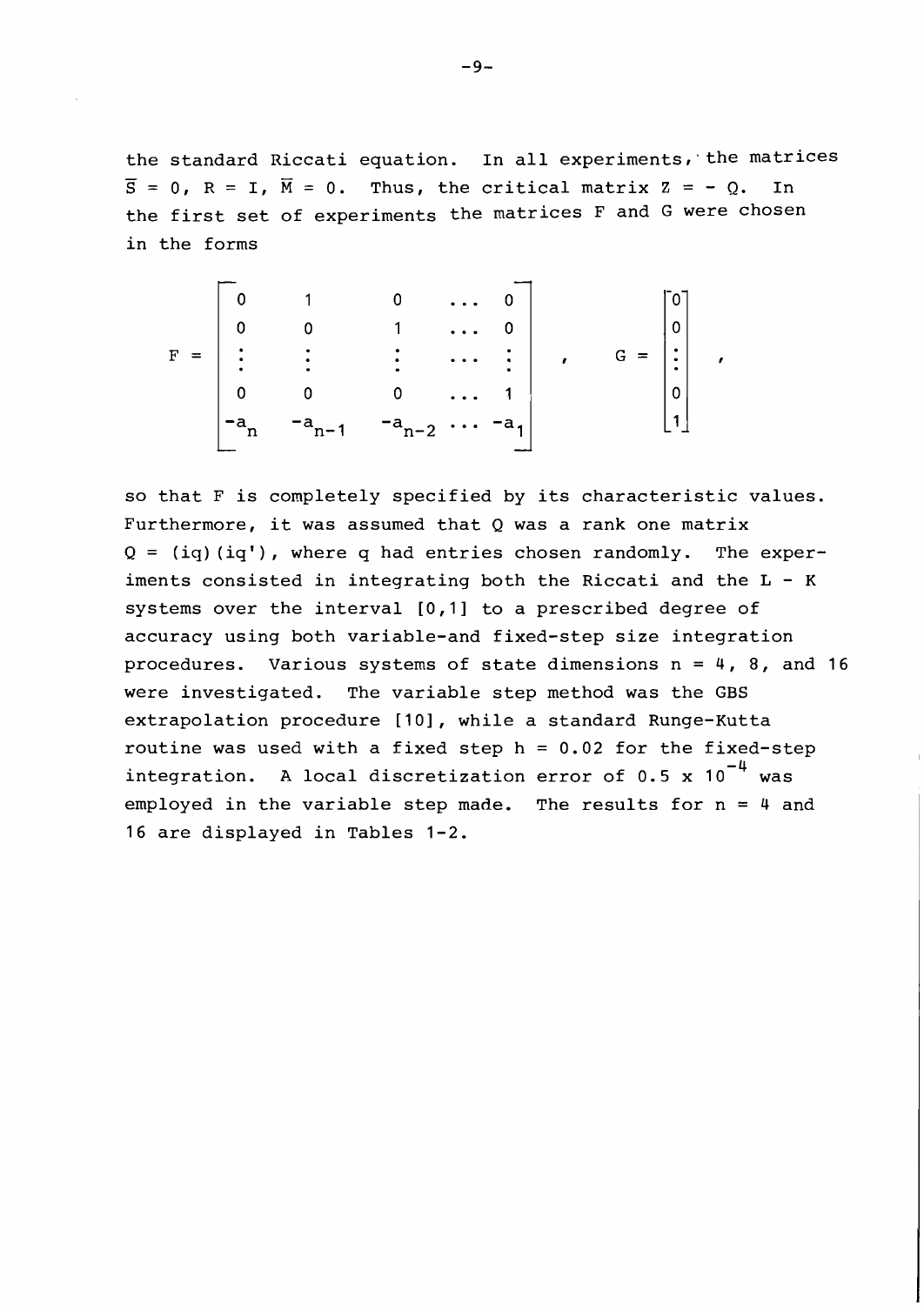|  |  | Table 1. Computing Times* (in Secs.) for $n = 4$ . |  |  |  |  |  |  |  |  |
|--|--|----------------------------------------------------|--|--|--|--|--|--|--|--|
|--|--|----------------------------------------------------|--|--|--|--|--|--|--|--|

| Variable Step                | Fixed Step |              |        |       |       |        |
|------------------------------|------------|--------------|--------|-------|-------|--------|
| roots of F                   | LK         | $\mathbf{P}$ | factor | LК    | P     | factor |
| 1, 1.4, 1.5, 9.5             | 0.137      | 0.440        | 3.21   | 0.063 | 0.189 | 3.00   |
| $-5.5 \pm 3.5$ i, 8.4, -12.4 | 0.155      | 0.475        | 3.06   | 0.048 | 0.198 | 4.13   |
| $3.3, -7.5, -0.2 \pm 9.2$ i  | 0.161      | 0.972        | 6.04   | 0.059 | 0.200 | 3.39   |
| $-0.1 \pm i, -0.2 \pm 9.2 i$ | 0.170      | 0.891        | 5.24   | 0.063 | 0.199 | 3.16   |
| $1.75, -8, -8, -8$           | 0.191      | 0.737        | 3.36   | 0.067 | 0.204 | 3.04   |
| $-8, -8, -8, -8$             | 0.180      | 0.908        | 5.04   | 0.072 | 0.198 | 2.75   |

Table 2. Computing Times\* (in Secs.) for n = 16.

| Variable Step                                                                   | Fixed Step |              |        |       |       |        |
|---------------------------------------------------------------------------------|------------|--------------|--------|-------|-------|--------|
| roots of F                                                                      | <b>LK</b>  | $\mathbf{P}$ | factor | LK.   | P     | factor |
| $-0.5, -0.8, 1, 1 \pm i,$<br>$2, 2 \pm i, -3, 3 \pm i,$<br>$-4, 4\pm 2i, 5, -6$ | 1.664      | 16.723       | 10.05  | 0.561 | 4.150 | 7.40   |
| $-0.5, -0.8, 1, -1.4,$<br>$1:1,1.5,2:1,5,-6$<br>$-8, -8, -8, -8, 9.5$           | 1.565      | 13.491       | 8.62   | 0.589 | 4,156 | 7.06   |
| $-0.5, -0.8, 1, 1 \pm i, 2,$<br>$2+i, -3, -4, 5, -6,$<br>$-7, 8, 0.1 \pm 3.3i$  | 1.052      | 12.753       | 12.12  | 0.580 | 4.151 | 7.16   |

\*All computing times are for computations carried out by Dr. 0. Kirschner on a CDC Cyber 74 computer.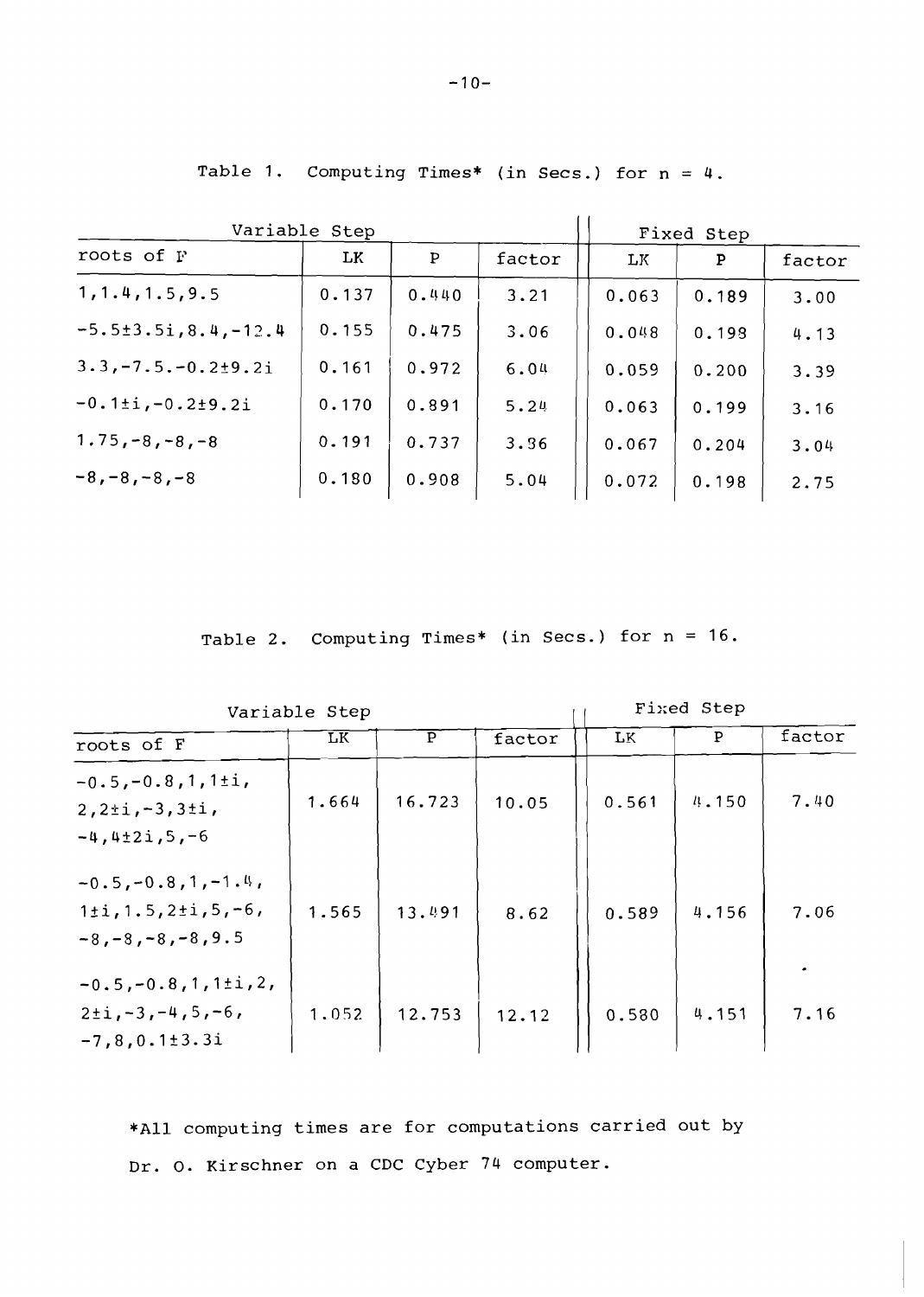The most significant point about Tables 1-2 is not the fact that the LK-system produced the optimal feedback law faster than the P-system, but the magnitude of the improvement. On a purely equation-counting basis, one would have expected an improvement of approximately 1.25 for  $n = 4$  and 4.25 for  $n = 16$ , taking account of the symmetry of P. Instead, we see computational improvements of two to three times greater than the theoretical expectation. Two possibilities immediately suggest themselves to account for this observation: i) the special structure of F and G are somehow particularly favorable for the LK-system; and/or ii) the LK-system possesses much better analytic properties than the P-system, thereby admitting fewer numerical operations and, in the variable-step mode, much larger integration steps.

To test the foregoing hypotheses, two additional sets of experiments were performed. The first involved retaining the structure of F and G, but choosing a Q matrix of full rank. Thus, in this case there will be twice as many equations in the LK-system as in the P-system. This experiment was designed to partially test conjecture (ii). The results for  $n = 4$  and 16 are given in Tables  $3-4$ . The second experiment involved returning to a rank one Q matrix but now selecting the components of  $F$ ,  $G$ , and  $Q$  to be random numbers of absolute value less than 1. These results for  $n = 4$  and 16 are given in Tables 5-6.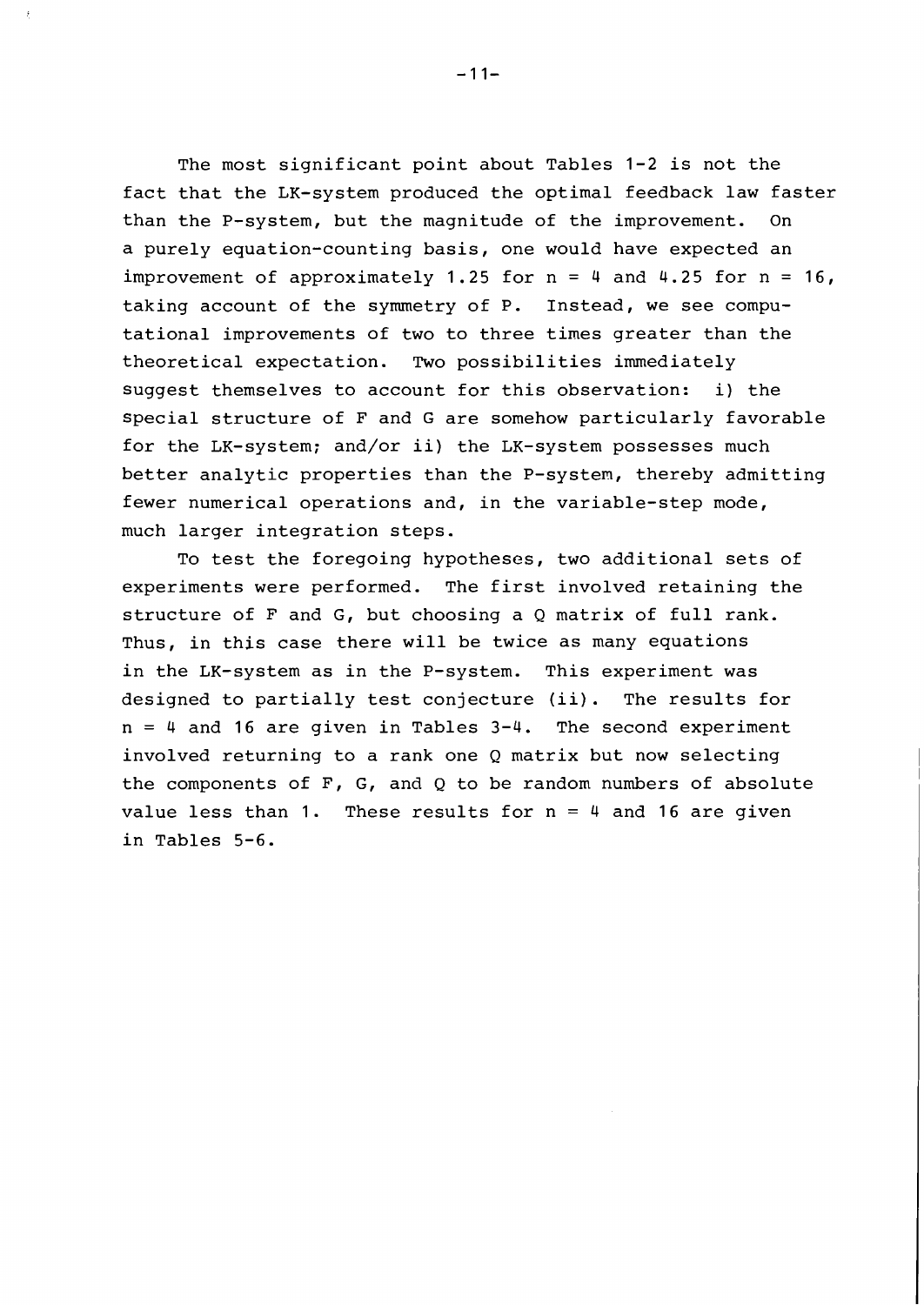Table 3. Computing Times for  $n = 4$ ,  $Q = \text{full rank.}$ 

| Variable Step                | Fixed Step |              |        |       |       |        |
|------------------------------|------------|--------------|--------|-------|-------|--------|
| roots of F                   | LK.        | $\mathbf{P}$ | factor | LK    | P     | factor |
| $1, -1.4, 1.5, 9.5$          | 0.857      | 0.400        | 0.47   | 0.322 | 0.204 | 0.63   |
| $-5.5 \pm 3.5$ i, 8.4, 12.4  | 1.000      | 0.738        | 0.74   | 0.331 | 0.199 | 0.60   |
| $3.3, -7.5, -0.2 \pm 9.2$ i  | 0.713      | 0.943        | 1.32   | 0.314 | 0.231 | 0.74   |
| $-0.1 \pm i, -0.2 \pm 9.2 i$ | 0.957      | 0.718        | 0.75   | 0.325 | 0.178 | 0.55   |
| $1.75, -8, -8, -8$           | 0.867      | 0.733        | 0.85   | 0.316 | 0.268 | 0.85   |
| $-8, -8, -8, -8$             | 1.076      | 1.246        | 1.17   | 0.325 | 0.208 | 0.64   |

**Table 4. Computing Times for n** = **16, Q** = **full rank.** 

| Variable Step                                                                          | Fixed Step |              |        |        |              |        |
|----------------------------------------------------------------------------------------|------------|--------------|--------|--------|--------------|--------|
| roots of F                                                                             | LK         | $\mathbf{P}$ | factor | LK     | $\mathbf{P}$ | factor |
| $-0.5, -0.8, 1, 1 \pm i,$<br>$2, 2 \pm i, -3, 3 \pm i, -4,$<br>$4\pm 2i, 5, -6$        | 63.201     | 26.699       | 0.42   | 18.096 | 5.559        | 0.31   |
| $-0.5, -0.8, 1, -1.4,$<br>$1 \pm i$ , 1.5, 2 $\pm i$ , 5, -6,<br>$-8, -8, -8, -8, 9.5$ | 60.458     | 25.598       | 0.42   | 18.216 | 5.425        | 0.30   |
| $-0.5, -0.8, 1, 1 \pm i, 2,$<br>$2 \pm i$ , -3, 0.1 $\pm 3.3i$ , -4,<br>$5, -6, -7, 8$ | 60.909     | 30.367       | 0.50   | 17.696 | 5.848        | 0.33   |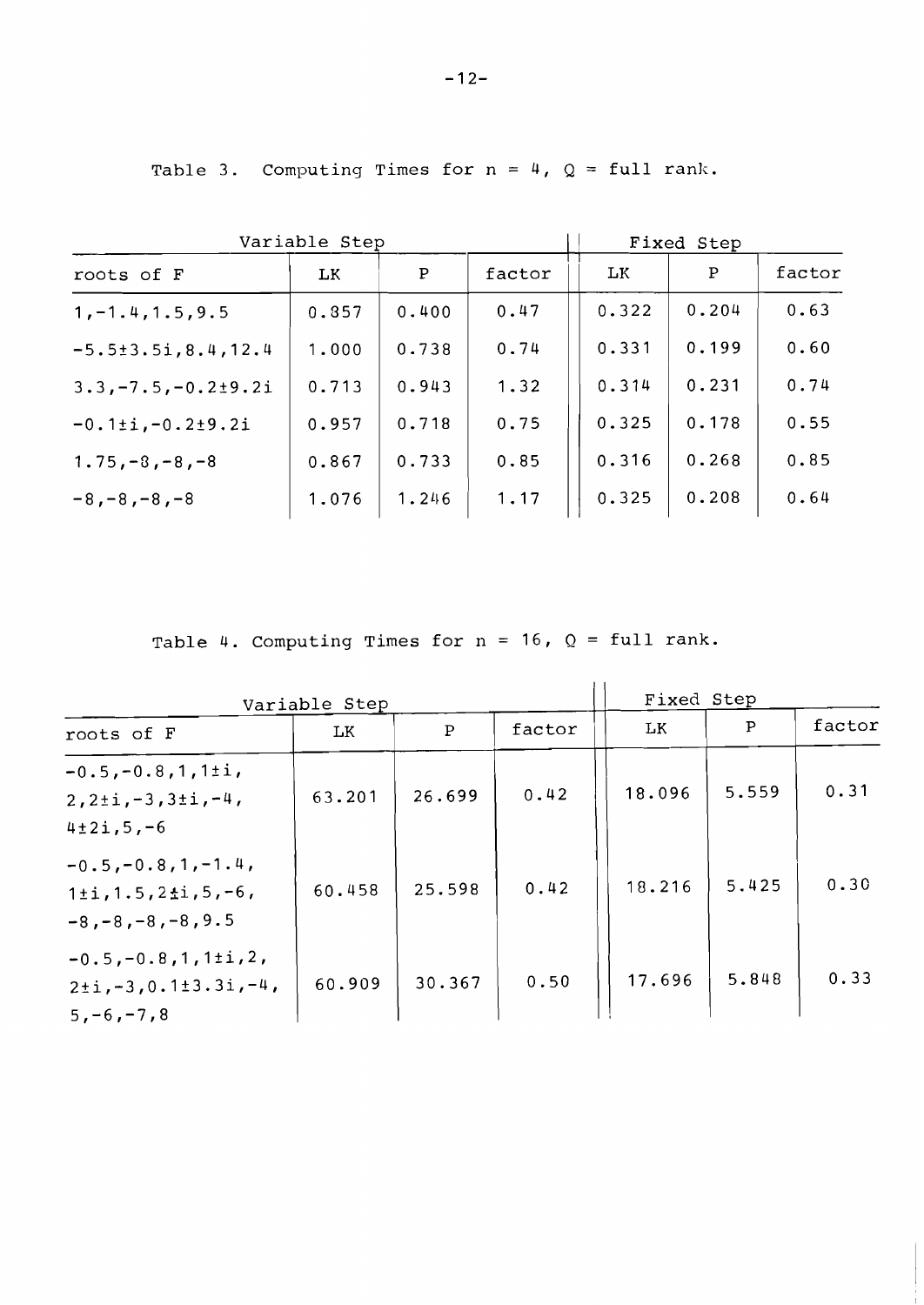**Variable Step**   $\begin{array}{|c|c|c|c|c|c|c|c|c|} \hline \text{6} & \text{0.457} & \text{0.686} & \text{1.50} & \text{0.099} & \text{0.219} & \text{2.21} \ \hline \end{array}$ **Case No.**  1 2 3 4 5 **LK**  0.088 0.094 0.082 0.093 0.081 **LK**  0.321 0.341 0.368 0.346 0.273 **P**  0.215 0.213 0.225 0.216 0.215 **P**  1.111 0.647 0.985 1.354 0.762 **factor**  2.44 2.27 2.74 2.32 2.65 **factor**  3.46 1.90 2.68 3.91 2.79

Table 5. Computing Times for  $n = 4$ ,  $F$ ,  $G$ ,  $Q = \text{random}$ .

**Fixed Step** 

Table 6. Computing Times for  $n = 16$ ,  $F$ ,  $G$ ,  $Q = \text{random}$ .

|          |       | Variable Step |        | Fixed Step |       |        |
|----------|-------|---------------|--------|------------|-------|--------|
| Case No. | LK.   | P             | factor | LK.        | Ρ     | factor |
|          | 1.452 | 22.024        | 15.17  | 0.890      | 5.522 | 6.20   |
| 2        | 1.667 | 27.474        | 16.48  | 0.871      | 5.547 | 6.37   |
| 3        | 1.602 | 16.574        | 10.35  | 0.901      | 5.560 | 6.17   |
| 4        | 1.802 | 22.752        | 12.63  | 0.906      | 5.568 | 6.15   |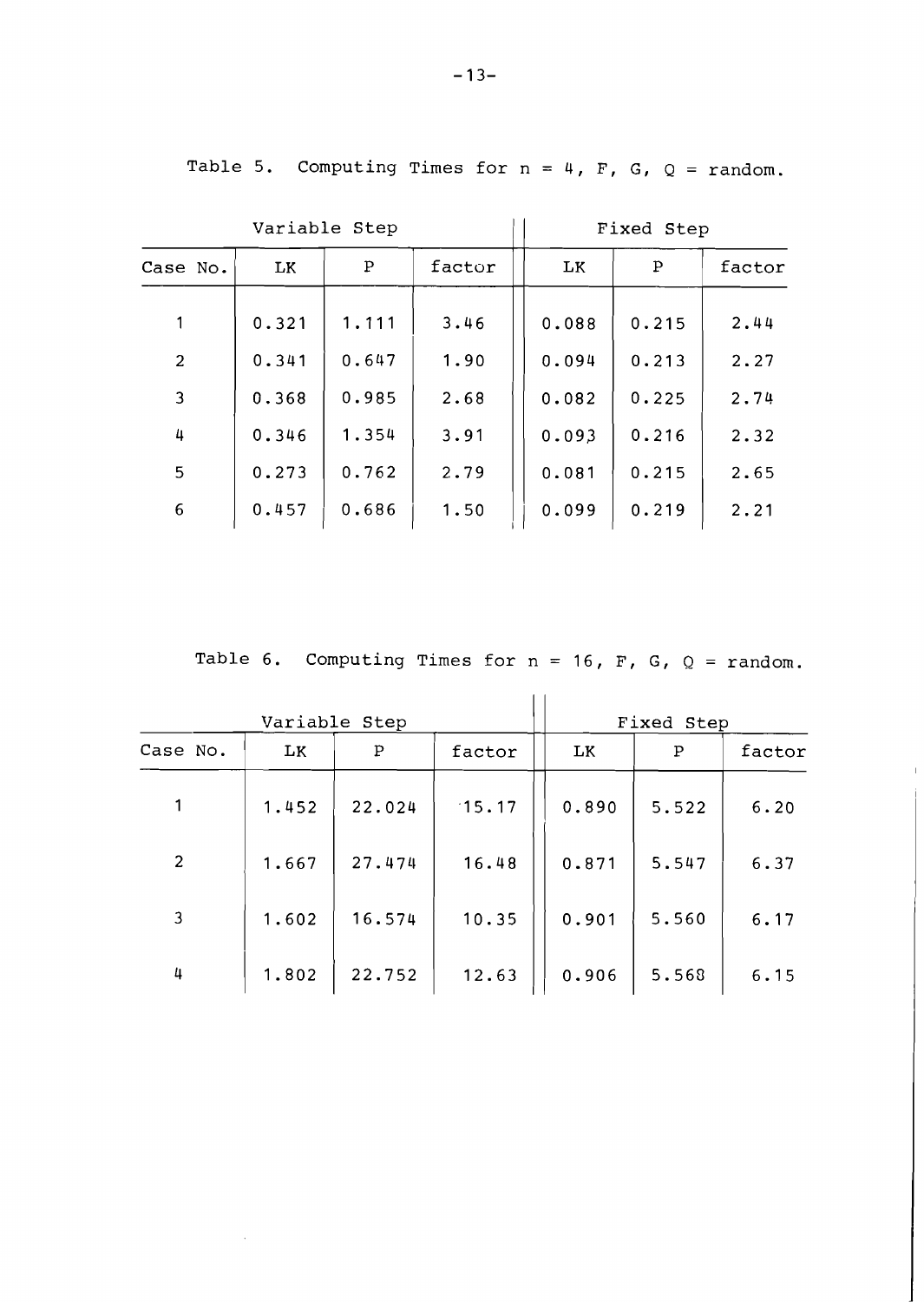The overwhelming conclusions to be drawn from Tables 1-6 are that the LK-system not only yields a smaller system of equations if the number of system inputs and outputs is small, but also possesses a more favorable analytic structure. This last point is well illustrated by the variable-step experiments when, for example, in the case  $n = 16$ , a theoretical factor of between 4 and 5 is expected while the observed factor is between 10 and 16 (Table 6). Even in the fixed-step mode the LK-system exceeds theoretical expectations due to the requirement of performing fewer numerical operations in a single integration step than that required for the P-systems.

## IV. Infinite Interval Case

Many problems of control and estimation require the optimal gain function over the semi-infinite interval  $[(0, \infty)$  or  $(-\infty, T)]$ . When calculating optimal gains using the P-system, it is an easy matter to obtain the relevant algebraic Riccati equations for  $P(\infty)$  simply by setting  $\dot{P} = 0$ . This yields the quadratic matrix equation

(†)  $H' \overline{Q}H + PF + F'P - (PG + H' \overline{S})R^{-1}(PG + H' \overline{S})' = 0$ .

Under conditions of controllability and observability on the system (F, G, H) a unique, positive semi-definite solution to (t) exists [Ill.

The situation for the LK-system is not quite so simple. Examination of Eq. (\*) shows that the standard approach of setting  $\mathbf{L} = \mathbf{K} = 0$  in order to obtain the appropriate algebraic equation for  $L(\infty)$ ,  $K(\infty)$  yields only the information  $L(\infty) = 0$ . This is because the function  $K(t)$  does not appear in the equation for **k.** To overcome this difficulty, we employ a useful lemma from matrix theory.

Lemma. Let P,  $A$ , Q be any three matrices for which the product PAQ is defined. Then

 $\sigma$  (PAQ) = (Q'\\times\peq (A)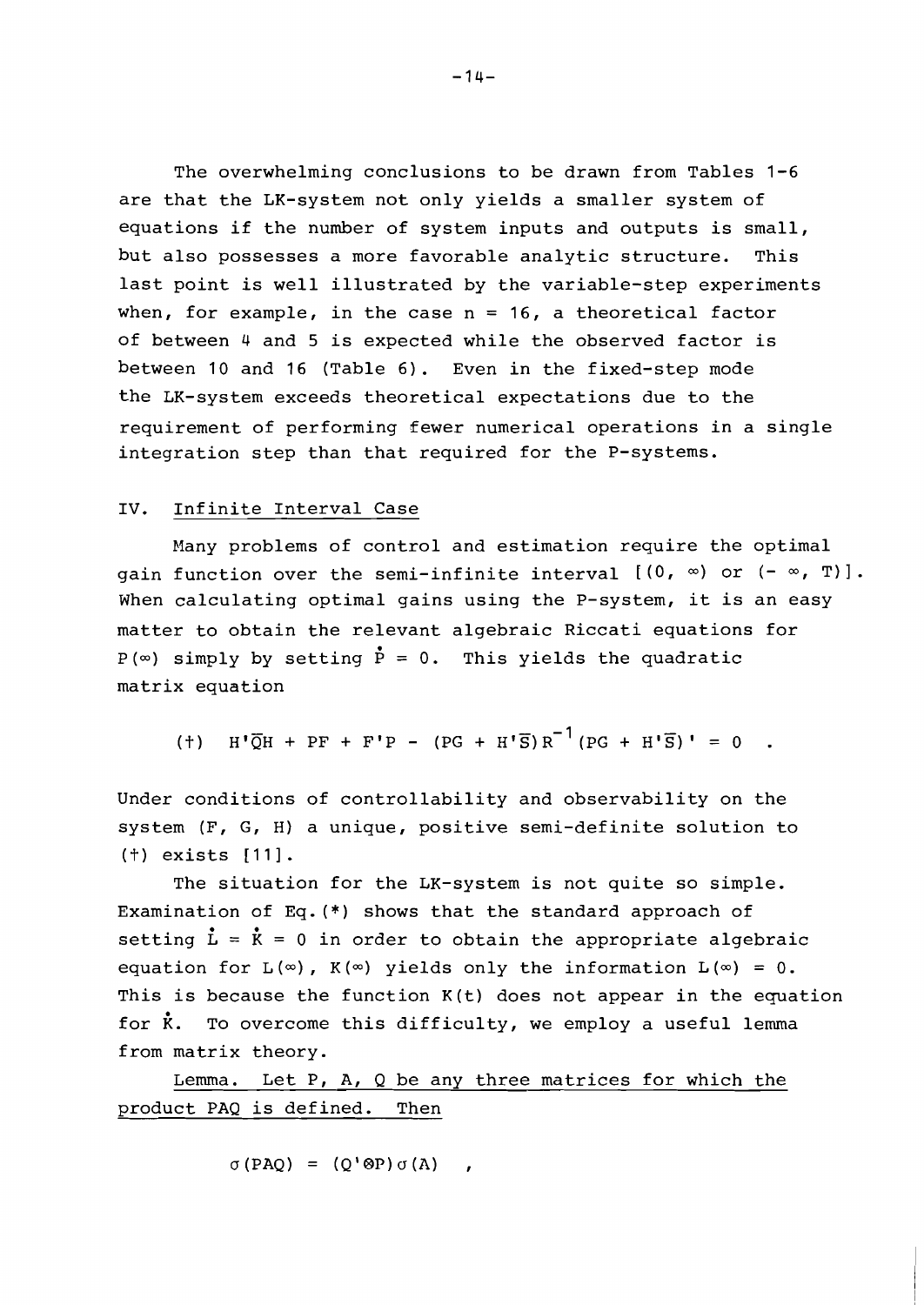$-15-$ 

where  $\otimes$  denotes the Kronecker product and  $\sigma$  is the operator which "stacks" the columns of a matrix into a column vector, i.e. if  $A = [a_{i,j}]$ , then

 $\sigma(A) = (a_{11}, a_{21}, \ldots, a_{n1}, a_{12}, a_{22}, \ldots, a_{n2}, \ldots, a_{nn})$ '.

Proof. Direct component-by-component verification of the asserted relation.

Using the lemma, we may manipulate  $(+)$  to obtain an equation for  $K(\infty)$ . The main result is the

 $Steady-State Theorem [12]: Assume the matrix  $F - GR^{-1}\overline{S}'H$$ has no purely imaginary characteristic roots and no real characteristic roots symmetric relative to the origin. Then the optimal steady state gain  $K(\stackrel{\Delta}{=} K(\infty))$  satisfies the algebraic equation

$$
\sigma(K) = (I \otimes R^{-1/2} G^{\prime}) \left[ (F - GR^{-1} \overline{S}^{\prime} H)^{\prime} \otimes I + I \otimes (F - GR^{-1} \overline{S}^{\prime} H)^{\prime} \right]^{-1} \cdot
$$

$$
\sigma(K^{'} K - H^{\prime} (\overline{Q} - \overline{S} R^{-1} \overline{S}^{\prime}) H)
$$

Proof. Collecting terms in (t), we see that

$$
H'(\overline{Q} - \overline{S}R^{-1}\overline{S}')H + P(F - GR^{-1}\overline{S}'H) + (F - H'\overline{S}R^{-1}G')P - PGR^{-1}G'P = 0
$$

Now apply  $\sigma$  to both sides of this equation and use the characteristic value hypothesis to see that

$$
\sigma(P) = [(F - GR^{-1}\overline{S}'H)' \otimes I + I \otimes (F - GR^{-1}\overline{S}'H)']^{-1} \sigma(K'K - H'(\overline{Q} - \overline{S}R^{-1}\overline{S}')H)
$$
,

where we use the definition K =  $R^{-1/2}$ G'P. Next, apply  $\sigma$  to the definition of K obtaining

$$
\sigma(K) = (100R^{-1/2}G^{\dagger})\sigma(P)
$$

completing the proof.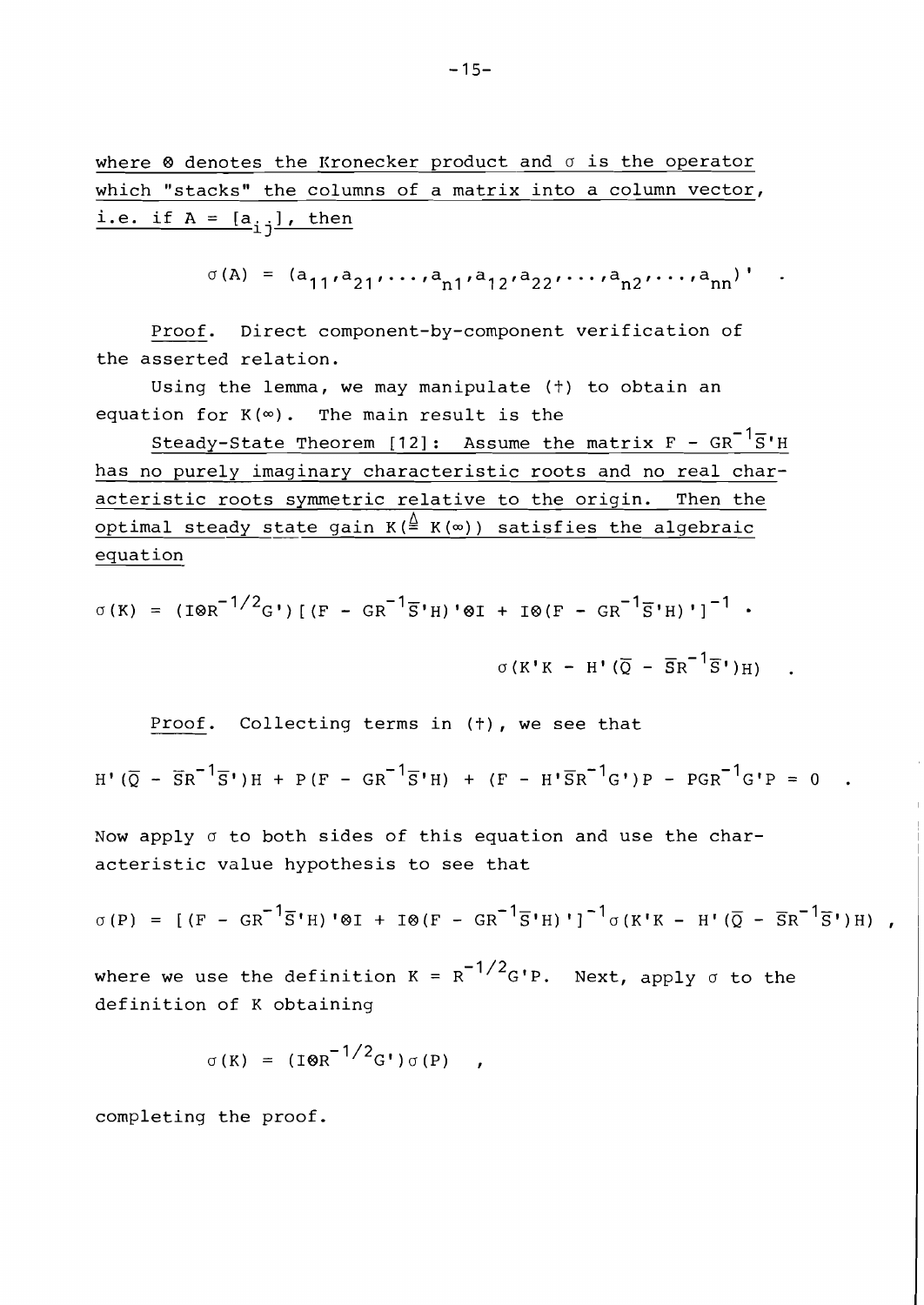The importance of the Steady-State Theorem is that it gives an algebraic equation in the nm variables of  $K$ , rather than the  $n(n + 1)/2$  variables of P. Also, for many purposes of analysis the form of the equation for K is more desirable since the effects of the three basic system quantities  $F$ ,  $G$ , and  $Q$ are separated in a multiplicative manner rather than in the additive manner of the algebraic Riccati equation.

Since the final utility of the Steady-State Theorem is measured in the improvement in computing time it affords as compared with the algebraic Riccati equation, several comparative numerical experiments were performed. The basic approach was to integrate both the LK- and P-systems to a value of t\* for which the terminating condition was that a change of less than 1.0  $\times$  10<sup>-4</sup> be observed in all components of L, K, and P in going from  $t^* - \Delta t$  to  $t^*$ . These values of L, K, and P were then used as initial approximations in a modified Newton iteration procedure [13] to compute the solutions of both the algebraic equation for K and the algebraic Riccati equation. The computing times reported in Tables 7-8 are only for the iterative scheme and do not include the preliminary generation of the initial approximations. However, the computing times for the K-equation do include inversion of the matrix  $(F - GR^{-1}\overline{S'H})'$   $\otimes$  +  $I$   $\otimes$   $(F - GR^{-1}\overline{S'H})$ . The stopping criteria for the iteration scheme was that the residuals have  $\ell_2$ -magnitude less than 0.5 **x** In all experiments, the matrices were

$$
F = \text{earlier companion form} \qquad G = \begin{bmatrix} 0 \\ 0 \\ \vdots \\ 0 \\ 1 \end{bmatrix}
$$

 $\overline{e}$  - 0  $\overline{u}$  - 0  $\overline{0}$  - 0  $\overline{0}$  $R = I$  ,  $\overline{S} = 0$  ,  $H = 0$  ,  $\overline{Q} = \text{random rank one matrix}$  .

The results, computed on the CDC Cyber 74 computer were

 $-16-$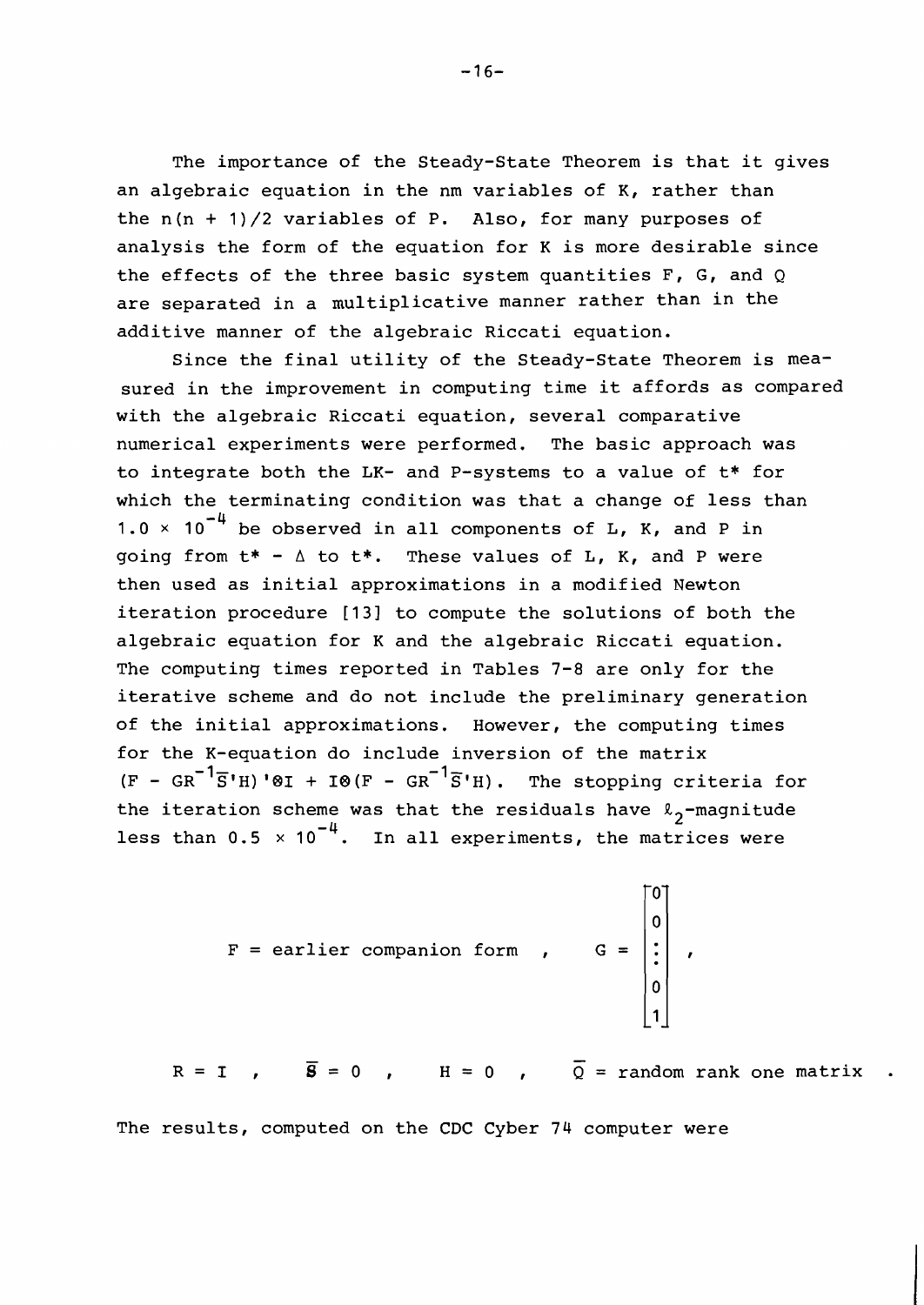| roots of F                     | K-equation | P-equation | factor (theory 2.5) |
|--------------------------------|------------|------------|---------------------|
| $1, -1.4, 1.5, 9.5$            | 0.123      | 0.431      | 3.50                |
| $-5.5 \pm 3.5$ i, 8.4, $-12.4$ | 0.123      | 0.757      | 6.15                |
| $3.3, -7.5, -0.2 \pm 9.2i$     | 0.119      | 0.818      | 6.87                |
| $-0.1 \pm i, -0.2 \pm 9.2 i$   | 0.087      | 0.575      | 6.61                |
| $1.75, -8, -8, -8$             | 0.102      | 0.706      | 6.92                |
| $-8, -8, -8, -8$               | 0.073      | 0.783      | 10.73               |

Table 7. Computing Times for  $n = 4$ .

 $\bar{\lambda}$ 

Table 8. Computing Times for  $n = 8$ .

| roots of F                                         | K-equation | P-equation | factor (theory 4.5) |
|----------------------------------------------------|------------|------------|---------------------|
| $1, -1.4, 1.5, 3.3$<br>$-7.5, -0.2 \pm 9.2$ i, 9.5 | 2.680      | 13.447     | 5.02                |
| 1, 2, 2.5, 2.5, 2.5,<br>$2.5, -3, -4$              | 2.894      | 22.486     | 7.77                |
| $1, -1.4, 1.5, -8,$<br>$-8, -8, -8, 9.5$           | 2.982      | 12.973     | 4.35                |
| $0.5, -3.5, 4, -4.5,$<br>$-7,8,0.1\pm3.3i$         | 2.826      | 15.280     | 5.41                |
| $1, -0.1 \pm i, -1.4$ ,<br>$1.5, 0.2 + 9.2i, 9.5$  | 2.711      | 14.792     | 5.46                |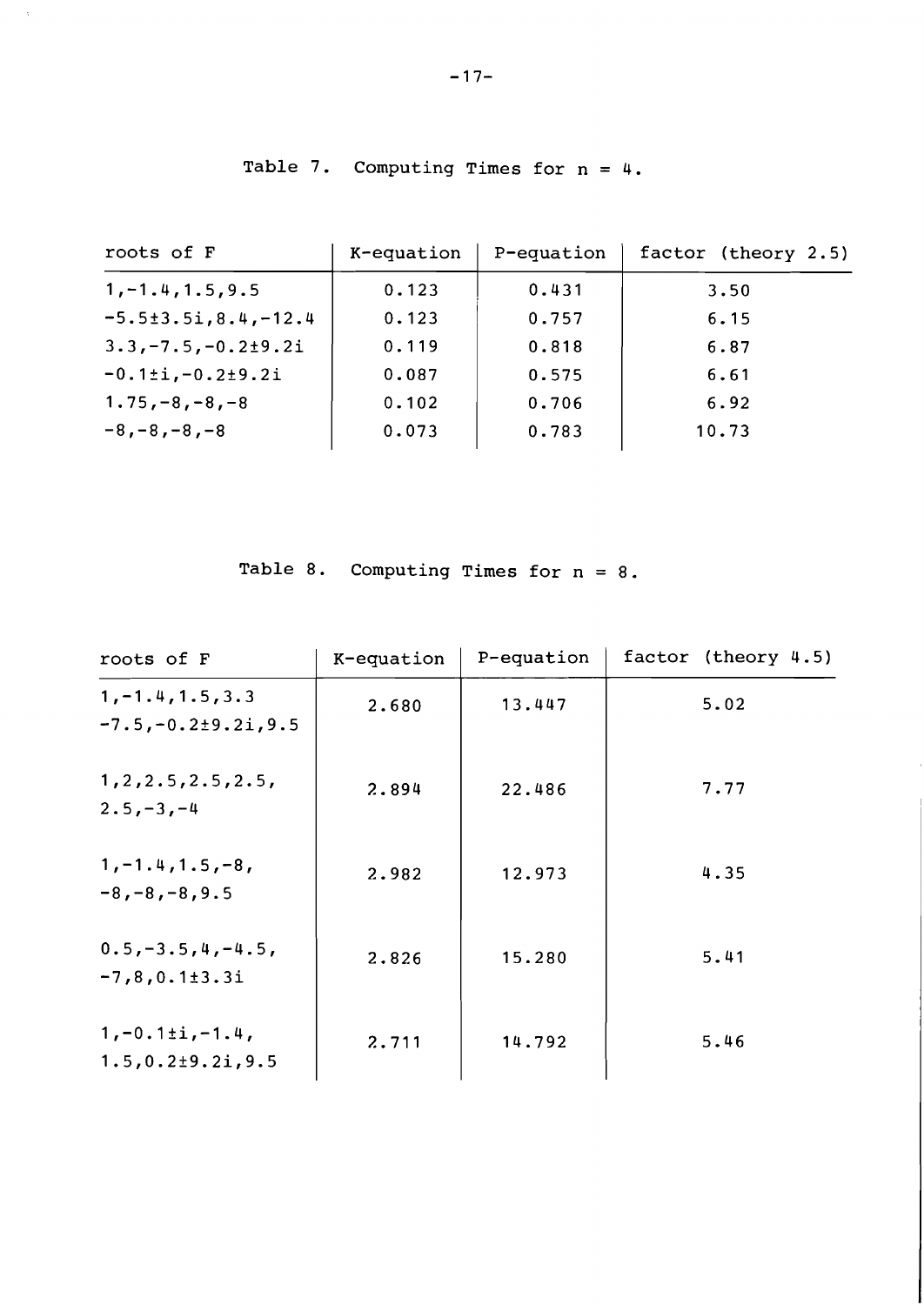Just as in the finite interval case, we see that the observed improvement factor for the K-equation is greater than the theoretically predicted factor based on a count of the number of equations. Again, this is explainable (intuitively) only if the K-equation has a "smoother" analytic structure than the algebraic Riccati equation.

Additional results on the K-equation, including implications for the "inverse problem" of optimal control theory are reported in [12].

# **V.** Infinite-Dimensional Problems

Following one of the major trends in modern control theory, we may extend the foregoing results to the case of distributed parameter problems with almost no additional effort. Formally identifying the matrices F, G, H,  $\overline{Q}$ , R,  $\overline{S}$ ,  $\overline{M}$  with operators on appropriate Hilbert spaces, the finite-interval equations (\*) have been rigorously established in [14], together with numerical examples. Although the results are not yet complete, there seems little reason to doubt the validity of an infinitedimensional version of the Steady-State Theorem.

One of the most interesting aspects of the infinitedimensional results is that, in contrast to the finite-dimensional situation, the LK-system almost always results in a major computational reduction over the operator Riccati equation. This is due to the fact that in virtually every distributed parameter problem there are only a finite number of places where input signals may be applied and where observations may be made. Thus, although the state space may be infinite-dimensional, the input and output spaces are finite-dimensional. Since the LK-system is constructed to exploit this fact, a substantial computational savings is realized. In fact, from a theoretical viewpoint all that is required to realize a computational savings is for the input and output spaces to be proper subspaces of the state space, although the finite-dimensional case is the one of principal practical importance.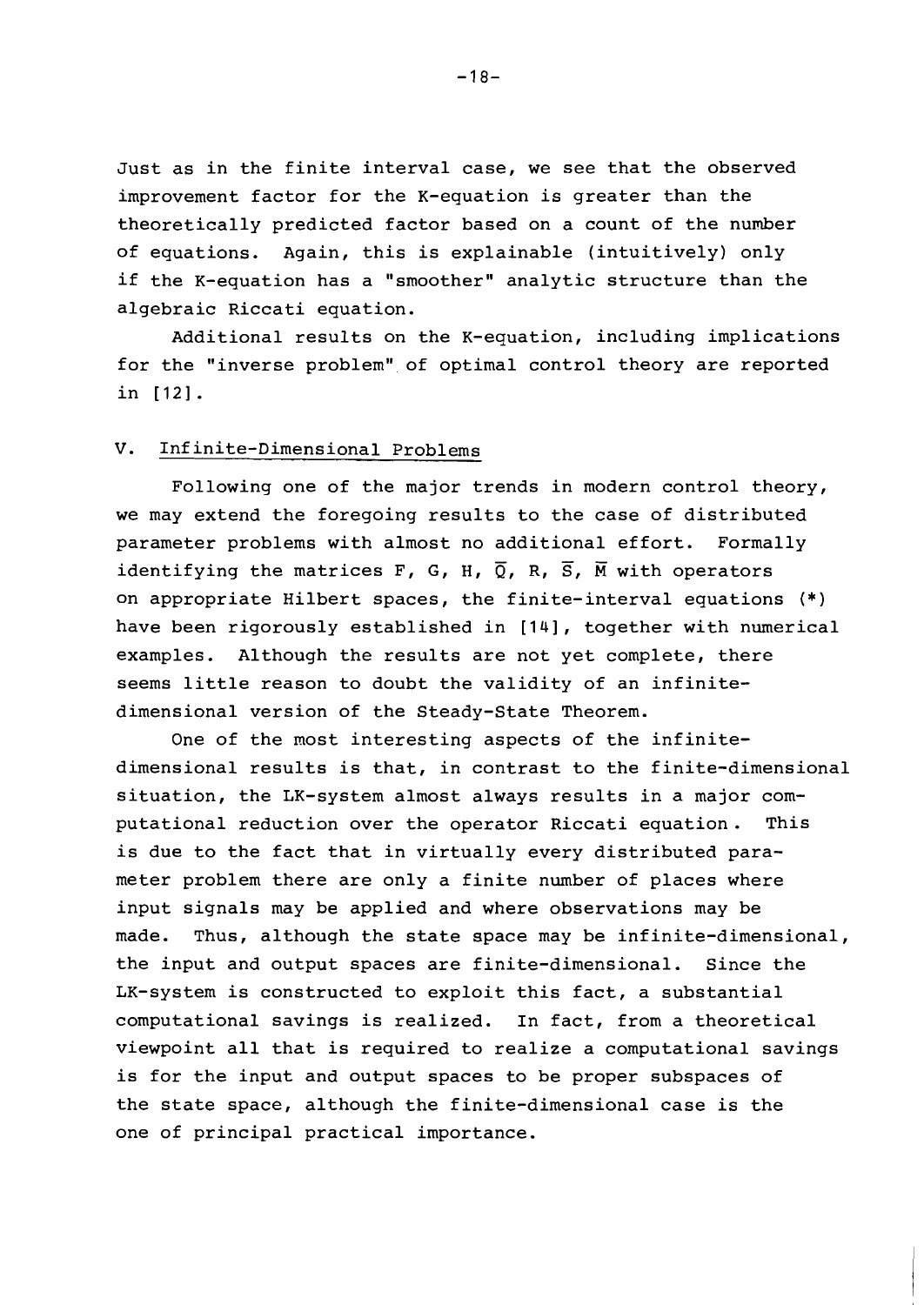#### VI. Other Directions and Some Open Problems

For reasons of space, we have confined our attention to only the most basic results in the dimensionality reduction possibilities offerd by the LK-approach to quadratic costlinear dynamics-time-invariant control processes. Several additional results have been obtained and, as one would hope, a number of interesting mathematical questions have arisen which remain unsettled at the current time (Summer 1975). In this section, we shall briefly sketch some of these developments.

Linear Filtering Theory - the well known connections between quadratic cost-linear dynamics control processes and the optimal filtering of a signal in the presence of additive white noise [15] make it no surprise that the results presented in this paper have natural filtering theory counterparts. In fact, the historical development of the LK-equation was initially carried out in this context [4]. Since the results are virtually identical to the control versions, we shall not elaborate upon them here but refer to the interesting papers of Kailath [7], Sidhu [161, and Lindquist [17] for details.

Time-Dependent Problems - our presentation has been confined to those problems involving constant coefficient matrices in the Riccati equation. In fact, the proof of the Riccati lemma falls through in the time-varying case. The question is to what degree, if any, the dimensionality reduction provided by the LK-system may be extended to the time-dependent case. This question is of particular importance for nonlinear problems in which the linearized version involves time-dependent coefficients. While the final verdict is not yet in on this basic issue, several preliminary results indicate partial success. At the expense of computing generalized inverses, control processes have been treated under the restriction of constant G in [18]. Also, several filtering theory results [19,20] include the possibility of time-varying coefficients in the parameter matrices.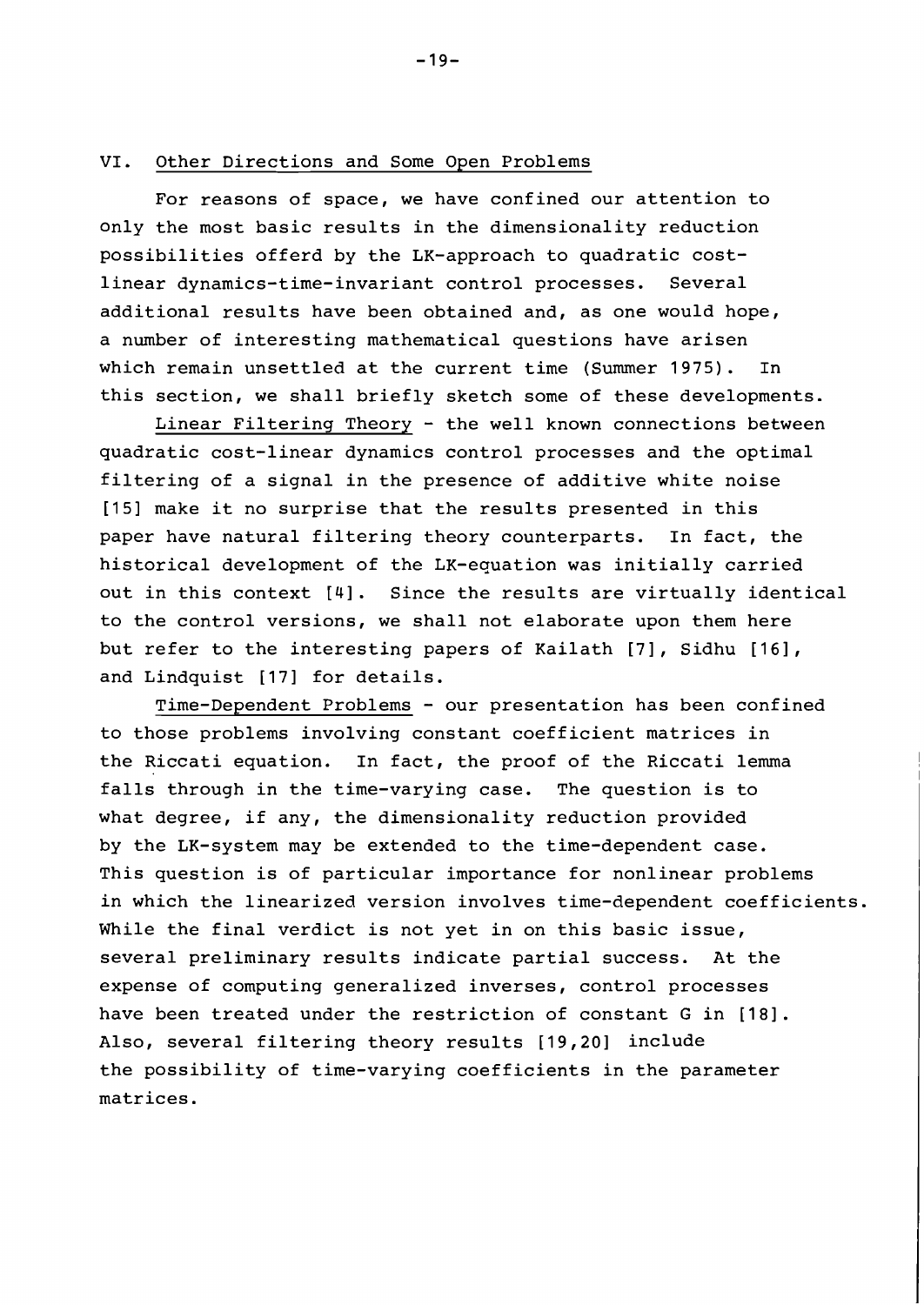Discrete-Time Problems - a number of interesting control problems, particulary those associated with sampled-data systems, are most conveniently stated in the discrete-time framework. For example, a typical problem of this sort is to minimize

$$
J = \sum_{k=0}^{N-1} [(x_K, Qx_K) + (u_K, u_K)] + (x_N, Mx_N)
$$

subject to the difference equation

$$
x_{K+1} = Fx_K + Gu_K , \qquad x_0 = c .
$$

The appropriate discrete-time Riccati difference equation describing the minimum value of J and the optimal feedback law is

$$
P_{i} = (F'P_{i+1}F + Q) - (G'P_{i+1}F)'(I + G'P_{i+1}G)^{-1}(GP_{i+1}F) ,
$$
  

$$
P_{N} = M .
$$

In the context of a control problem, the appropriate discretetime version of the LK-system for the above Riccati equation has not yet been presented; however, the filtering theory results [21] and those cited in the previous subsection contain lowdimensional discrete-time equation suitable for computation of the optimal filter gain function. Undoubtedly, minor modifications of this work will yield the appropriate equations for the control problem.

Connections with Transport Theory - the historical starting point for all of the reduced dimension results presented (and alluded to) above was the analogy between the Riccati equations for the optimal gains and a certain basic Riccati equation appearing in the field of radiative transfer in the atmosphere. Special cases of our LK-system had been obtained by Chandrasekhar [91 in connection with the problem of reducing the calculation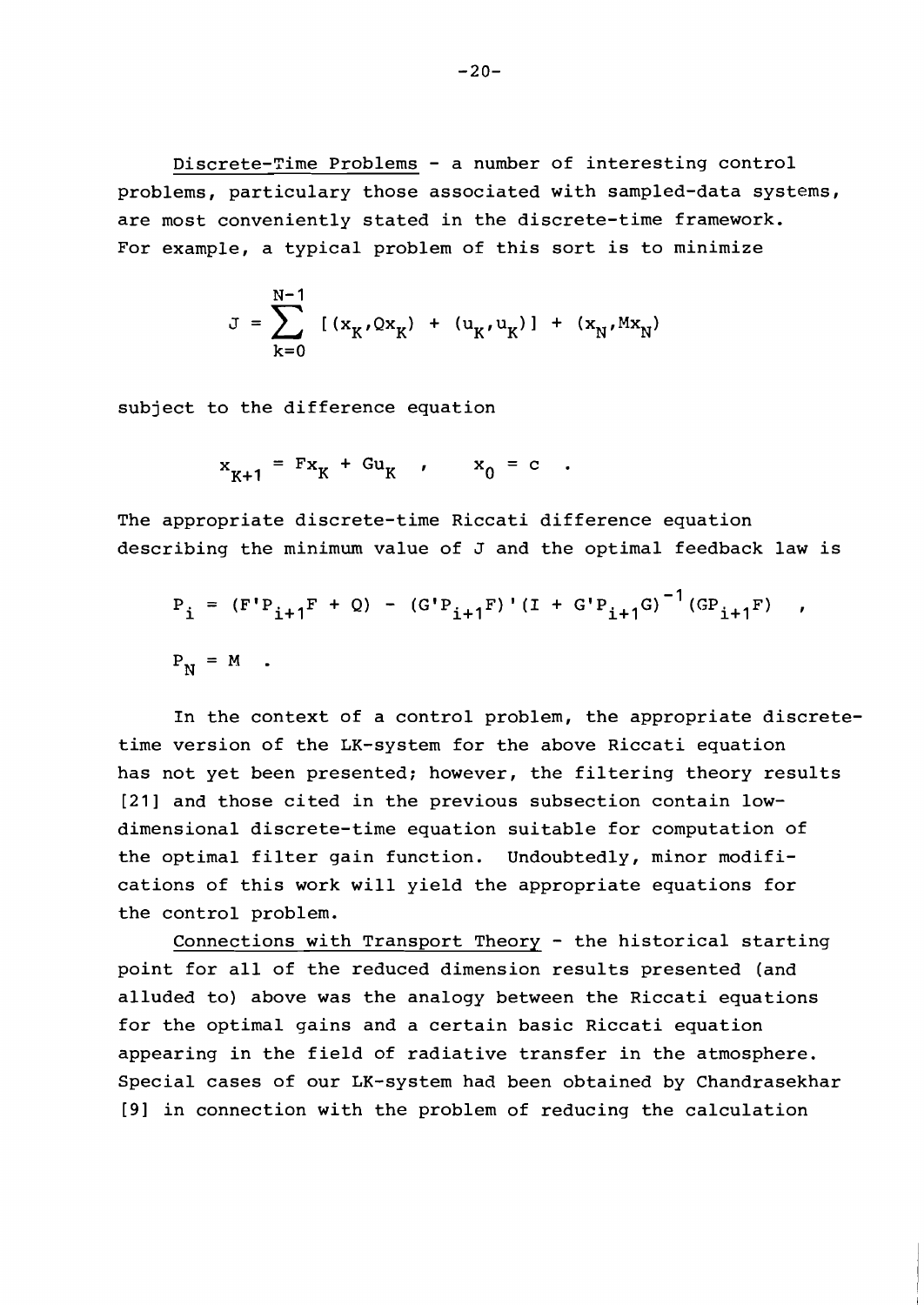of the radiative transfer Riccati system to that of computing vector functions. However, the underlying reason for the success of this effort remained unclear until the appearance of the Riccati lemma. For infinitely thick atmospheres, an integral equation version of our Steady-State Theorem had been obtained eve earlier by Ambartsumian [8] in his study of the Milne problem.

In light of the origins of the LK-reduction, it is reasonable to ask whether or not other basic results from transport theory may play a role in control and filtering processes and, conversly, whether filtering and control techniques can be of use in the study of transport phenomena. Several preliminary investigations have been made to explore these questions and, not surprisingly, the results are in the affirmative. The work of Sidhu, Tse, and Casti [22,26] studies the parallels between atmospheric transport processes and optimal filtering, while the paper [231 investigates the connections between neutron transport and filtering theory. In both cases, many new insights into filtering processes are obtained along with suggestions for new analytic and computational approaches. In the opposite direction, the papers [24,25] present some new results in transport theory motivated by filtering consideration.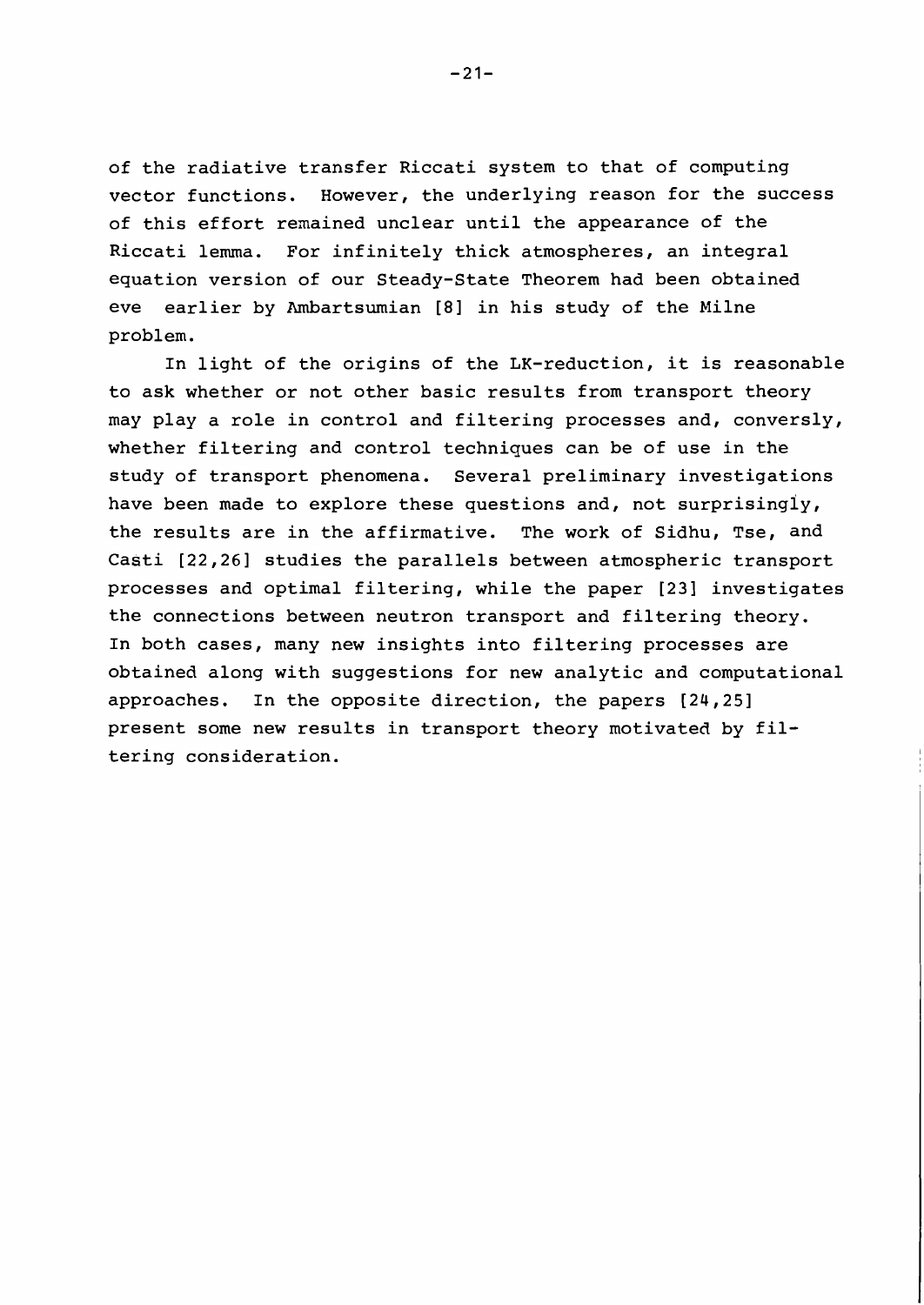### References

- [I] Pontryagin, L.S., V. Boltyanskii, R. Gamkrelidze, and E. Mischenko, Mathematical Theory of Optimal Processes, Interscience, New York, 1961.
- [2] Bellman, R., Introduction to the Mathematical Theory of Control Processes, Vol. 1. Academic Press, New York, 1967.
- [3] Kalman, R., "Contributions to the Theory of Optimal Control," B611. Soc. Mat. Mexicana., 5 (1960), 102-119.
- [41 Casti, J., R. Kalaba, and K. Murthy, "A New Initial-Value Method for On-Line Filtering and Estimation," IEEE Tran. Info. Th. IT-18 (July 1972), 515-518.
- [5] Kailath, T., "Some Chandrasekhar-Type Algorithms for Quadratic Regulators," Proc. IEEE Dec. & Control Conf., New Orleans, December 1972.
- [61 Casti, J., "Matrix Riccati Equations, Dimensionality Reduction, and Generalized X-Y Functions," Utilitas Math., 6(1974), 95-110.
- [7] Kailath, T., "Some New Algorithms for Recursive Estimation in Constant Linear Systems," IEEE Tran. Info. Th. IT-19 (1973), 750-760.
- [8] Ambartsumian, V., "Diffuse Reflection of Light by a Foggy tsumian, V., "Diffuse Reflection of Li<br>Medium," <u>Dokl. Akad. Nauk SSSR, 38</u>(19 38 (1943), 229.
- [9] Chandrasekhar, S., Radiative Transfer. Dover Publ. Co., New York, 1960.
- [I01 Bulirsch, R. and J. Stoer, Einfuhrung in die Numerische Mathematik. Springer, Berlin, 1973.
- [11] Anderson, B.D.O. and J. Moore, Linear Control Theory, Prentice-Hall Co., Englewood Cliffs, N.J., 1971.
- [12] Casti, J., "A New Equation for the Linear Regulator Problem,'' J. Optimization Theory and Application (Forthcoming October 1975) .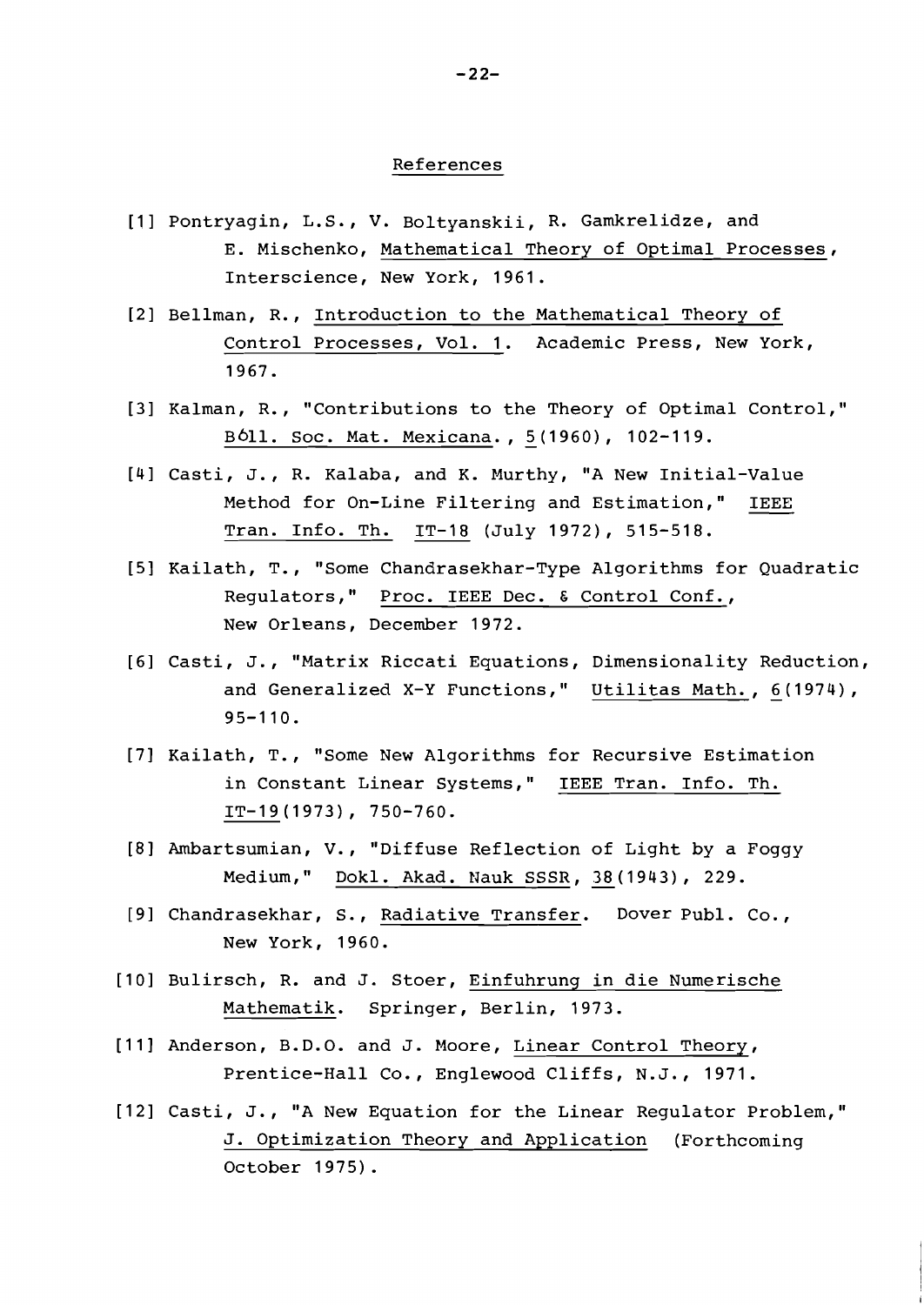- [I31 Powell, M.J.D., "A Fortran Program for Solving Sets of Nonlinear Algebraic Equations," **AERE** Report 5947, Harwell, 1968.
- [I41 Casti, J. and L. Ljung, "Some New Analytic and Computational Results for Operator Riccati Equations," SIAM Control J., , J. and L. Ljung,<br>Results for Operato<br>13 (1975), 817-826.
- [IS] Kalman, R., "On the General Theory of Control Systems," Proc. 1st IFAC Conf. Moscow, 1960.
- [I61 Sidhu, G., "A Shift Invariance Approach to Fast Estimation Algorithms," Ph.D. Dissertation, Dept. of Elec. Eng., Stanford University, 1975.
- [I71 Lindquist, A., "On Fredholm Integral Equations, Toeplitz Equations, and Kalman-Bucy Filtering," Int'l. J. Appl. Math. & Optim., 1(1975), 355-373.
- [I81 Casti, J., "New Equations for the Time-Dependent Regulator Problem," IEEE Tran. Auto. Control AC-20(1975), 558.
- [I91 Morf, M., G. Sidhu, and T. Kailath, "Some New Algorithms for Recursive Estimation in Constant Linear, Discrete-Time Systems," IEEE Trans. Auto. Control AC-19(1974),  $315 - 323.$
- [20] Lindquist, A., "Some New non-Riccati Algorithms for Discrete-Time Kalman Filtering," draft manuscript, April 1975. <sup>~</sup>
- [21] Kailath, T., M. Morf, and G. Sidhu, "Some New Algorithms for Recursive Estimation in Constant Discrete-Time Linear Systems," Proc. 7th Princeton Symp. on Info. Theory and Syst. Sci., Princeton, 1973.
- [22] Sidhu, G. and J. Casti, "A Rapproachment of the Theories of Radiative Transfer and Linear Stochastic Estimation," Appl. Math. *6* Computation (Forthcoming 1975).
- [23] Casti, J., "Optimal Linear Filtering and Neutron Transport: Isomorphic Theories?", IIASA RM-75-25, Laxenburg, Austria, June 1975 (submitted to SIAM Review).